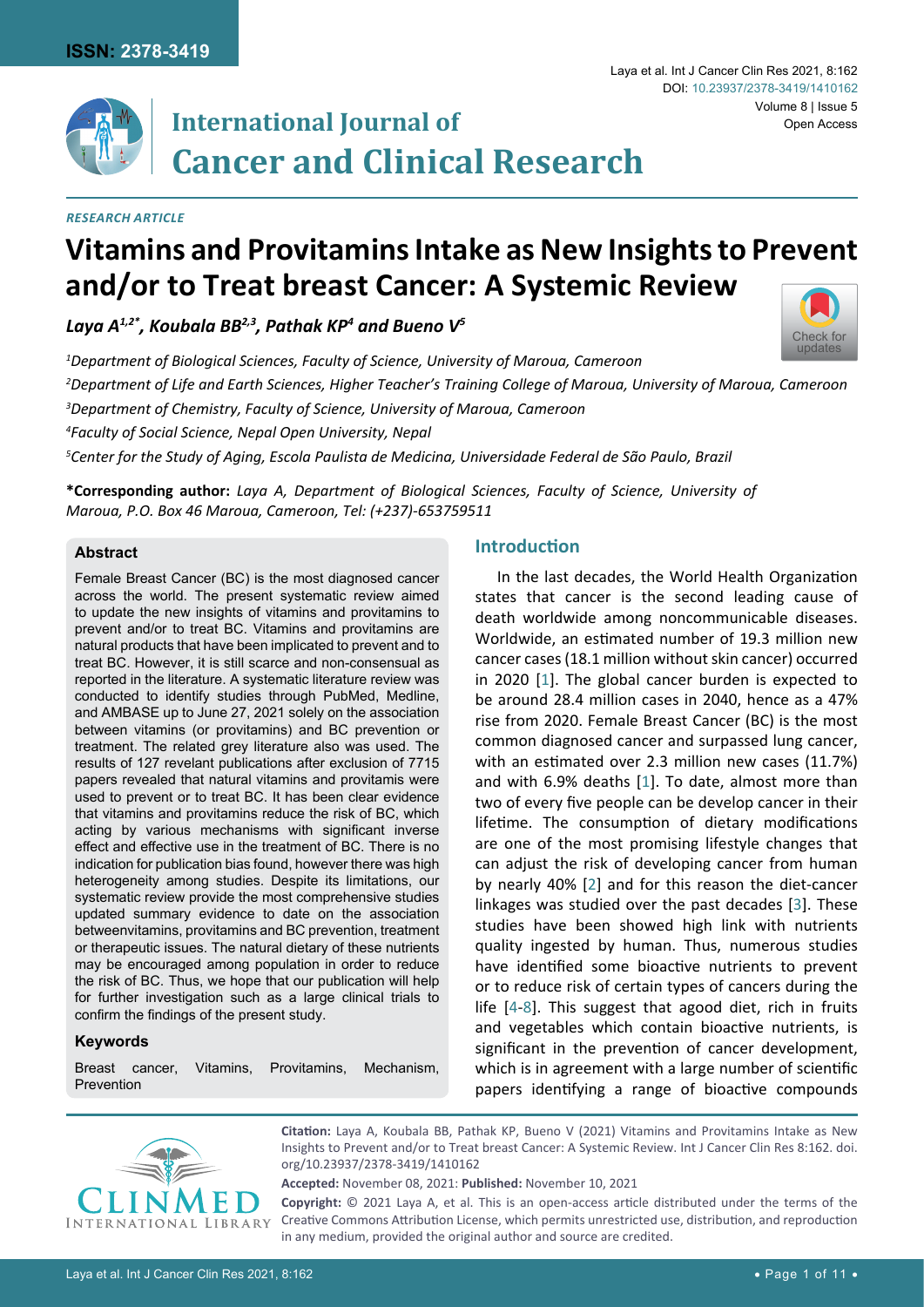to prevent cancer. Certain nutrients such as vitamins, minerals, peptides, fatty acids, phenolics, and fibres may affect DNA repair, inflammation and hormones and growth factors via regulation of gene expression as well as the association to the antioxidant properties and improvement of the immune response. Particulary, epidemiological studies have correlated diet with cancer incidence and aggressiveness in many centruries [[8](#page-6-4)[,9\]](#page-6-5). Among these studies, vitamins and provitamins have been associated with a protective effect on cancer incidence in relation with lifestyle [[10](#page-6-6)[-14](#page-6-7)]. Fact, vitamins are organic compounds derived from plants and animals as well, however, provitamin A for example, are only synthetized in plants suggest that they need to obtain cartenoid from their diets. Vitamins and provitamins have been implicated to prevent and to treat cancer by the mechanisms of pathways involving cell growth, death and antioxidant properties as well [[15](#page-6-8)[-17](#page-6-9)]. However, the efficiency of effect of vitamins or provitamins may differ accordinaly the stage and type of cancer as well as mechanism involving in respect with age, race and other factors as well. Therefore, individual or synergism effect of the bioactive nutrients also may be potentially important in cancer-related prevention and treatment. While, many of studies showed some conflicting and/or inconlusive findings [[18-](#page-7-0)[21](#page-7-1)], which may be link to the methods or vitamins sources used in the study as well as race, age, menopausal status (premenopause and post-menopause) and the number of patients considered in differents studies.

In this systematic review, we aimed to summarize the most up-to-date the relevant papers on multiple role of different vitamins and provitamins to prevent and to treat BC incidence and progression, with special attention to natural vitamins/provitamins. Hence, we would highlight the associations between vitamins/ provitamins intake and breast cancer prevention and treatment, which shows insight into the comprehensive understanding of food quality intake as well as association with BC. This study also provides the comprehensive perspective for innovation and mechanism of dietary therapy and prevention of BC patients.

# **Materials and Methods**

A literature research was conducted by utilising Google Scholar, PubMed, Medline, Scopus databases and liberay sources by selecting the terminologies "Breast cancer, prevention and treatment of Breast cancer", "Breast cancer and vitamins/provitamins","tumor", "mammary glands","angiogenesis", "Breast cancer control" etc. We searched for meta-analysis, pooled analyses, epidemiological studies, systematic reviews, prospective cohort studies, qualitative reviews andclinical studies evaluating the association between bioactive nutrients (vitamins and provitamins) and BC up until June 27, 2021. The search was not restricted by study design, and both peer-reviewed and grey

literature were included. We searched some related grey literature from American Society of Clinical Oncology (ASCO), European Society of Medical Oncology (ESMO), and American Urological Association (AUA). When a large cohort study conducted after a meta-analysis was found, it was also used. Parameters used were only vitamins or provitamins (A and D) for prevention or treatment of BC.

We excluded studies that were not written on the BC and prevention or treatment and synthetic vitamins as well. Only the papers need to do focus on the association between vitamins/provitamins and breast cancer. Duplicate publications were deleted and title and abstract were checked for revelance. We found more than Seven thousand eighty huncdred and fiftytwo (7852) papers and after removal of those (7715) not meet our criteria after abstract and full text review, only one hundred and twenty seven (127) revelants publications among them as a selective compilation of approches and methodologies for our study.

# **Dietary Source of Vitamins and Provitamins**

#### **Dietary source of vitamins**

This part was include in the present systematic review in order to know different sources of all vitamins or provitamins used by human in their diet. Vitamins are known as an essential compounds for the normal functioning and development of the human body. These substances are classified in two classes, fat-soluble and water-soluble and act as important antioxidant compounds. Vitamin A is a fat-soluble found naturally in animal and their products [\[22](#page-7-2)]. It is all-trans retinol, which is an isoprenoid side chain found in animal tissue [\[23](#page-7-3)]. Vitamin D (active form: 1,25-dihydroxyvitamin D) was synthetized in the skin from a cholesterol like precursor (7-dehydrocholesterol) by exposure to sunlight or can be provided from animal products [[24](#page-7-4)- [26](#page-7-5)]. There are 7 different types of vitamin D, however, only two major forms, D2 and D3 which are showed important role in human body [\[26](#page-7-5)[,27](#page-7-6)].

Vitamin E is a fat-soluble found in a wide variety of plants such as vegetables and fruits, animal or their products, however, the main source is the plant oil [\[27](#page-7-6)[,28](#page-7-7)]. Tocopherols and tocotrienols are the two part of vitamin E compounds which differ in their saturation state of isoprenoid side chain [[28](#page-7-7),[29](#page-7-8)] which confer high antioxidant activity. However, their concentrations vary within the variety and plant specices. The vitamin C is a water-soluble nutrients found mainly in fruits, vegetables and in small quantity in animal products [\[30](#page-7-9)]. Vitamin C is another important antioxidant used in huaman diet. Vitamins B are common micronutrients found in vegetables, fruits or in algae and edible mushrooms [\[31,](#page-7-10)[32](#page-7-11)]. These vitamins are also found in animal products and some of them in yeasts as well. Vitamin K is also a fat-soluble nutrient, found in plant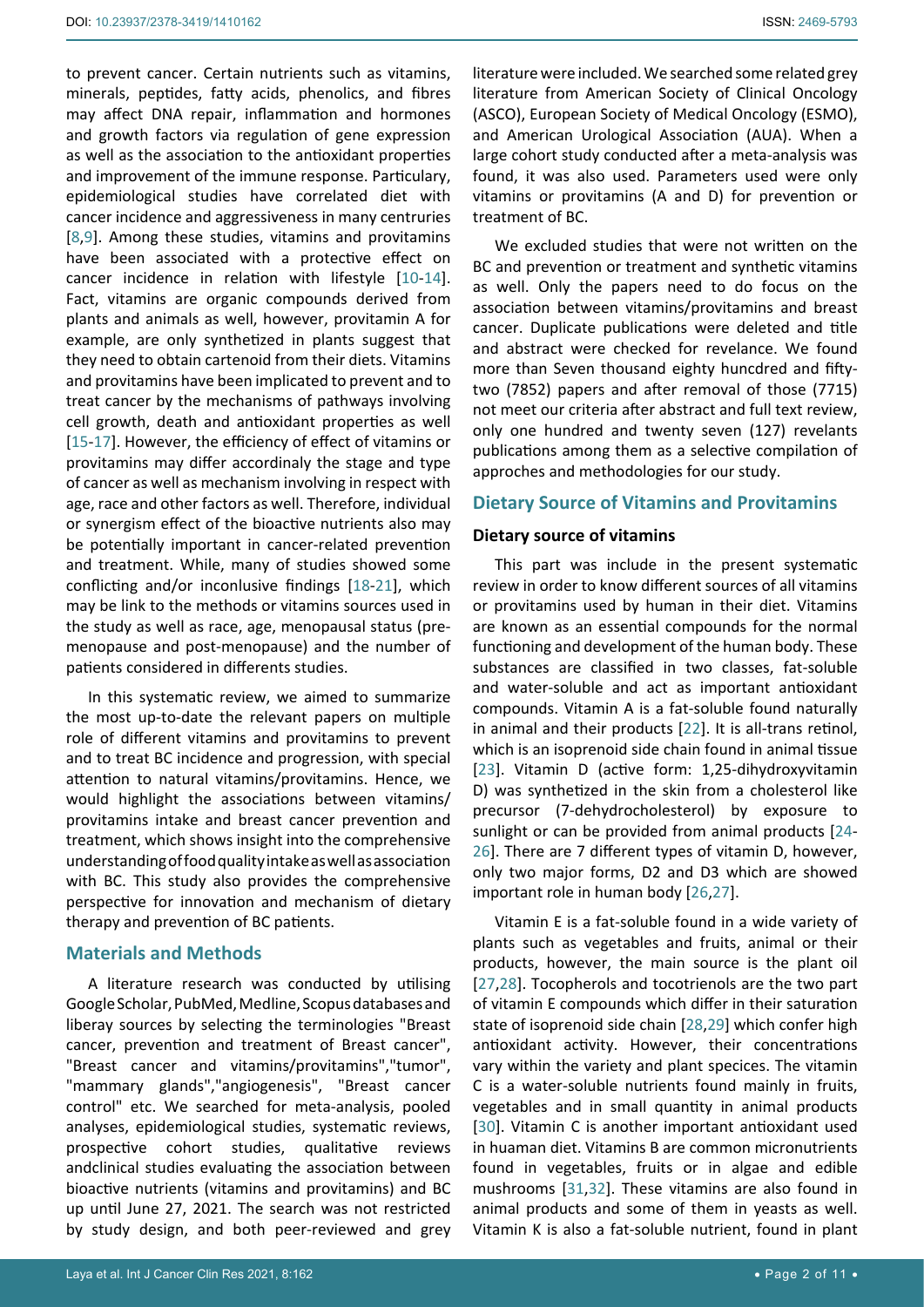vegetables, plant oil and in small amount in animal products [[33](#page-7-20),[34](#page-7-21)].

#### **Dietary Source of provitamin A and D**

Provitamin A and D are all fat-soluble nutrients found both plants and animals or their products acting as important natural antioxidants. Provitamin A provided from carotenoids which are pigments universally synthesized by all terrestrial and aquatic photoautotrophs, including plants, algae, some nonphotosynthetic bacteria, some insects, and some fungi [[35](#page-7-22)]. The structure of carotenoids is based on a C40 isoprenoid backbone that may be acyclic or modified to have one or both ends modified into rings with diverse structural modifications [[3\]](#page-6-2). Lycopene, β-carotene, α-carotene, lutein, zeaxanthin, and β-cryptoxanthin are the most common carotenoids in human serum, however, only β-carotene, α-carotene and β-cryptoxanthin are the sources of provitamin A, therefore the most common precursors of vitamin A. Provitamin A refers to those carotenoid precursors that are biologically active as retinol.

Provitamin D are resulting of the synthetized of vitamin D by microalgae and wild mushrooms. These forms are ergosterol (vitamin D2) which can be found in wild mushrooms, and ultraviolet-B (UVB) exposed fungi and yeast [[36](#page-7-23)], 7-dehydrocholesterol in order to synthesize vitamin D3 by UVB exposure [[37](#page-7-24)]. Provitamin D3 was syntheized only in microalgae [[36\]](#page-7-23).

#### **Preventionand treatment of breast cancer**

**Vitamin A:** BC remains the most common tumor found in women and one of the three most common cancers worldwide in the last years [[38,](#page-7-25)[39\]](#page-7-26). Natural vitamin A, or an All-Trans Retenoic Acids (ATRA), the active metabolite of vitamin A are used to prevent and to treat BC acting by many molecular mechanisms as described in different studies. Vitamin A acts by promoting the apoptosis and inhibiting angiogenesis of human BC cells or impact as antioxidant by scavenging free radicals. In line of prevention, Kim, et al. [[40](#page-7-27)] found in their study, serum vitamin A levels and their relationships with other biomarkers in Korean BC patients that the serum concentration of vitamin A was associated with a seven-fold decrease in risk of benign breast disease and a six-fold decrease in risk of BC. Their results were consistent with some researchers who reported also a high reduced risk association of BC with vitamin A or provitamin A [\[41,](#page-7-28)[40](#page-7-27)]. While, the molecular mechanism of vitamin A against breast cancer is variable and some were described by many researchers such as Mangiarotti, et al. [[42](#page-7-29)] and Wu, et al. [\[43](#page-7-30)], who reported that ATRA induces re-differentiation of transformed cells during the early stages of the neoplastic process and promotes the apoptosis of human BC cells by regulating the Tet Methylcytosine Dioxygenase 2-Protein Kinase C zeta (TET2–PKC) pathway. Fact, the

apoptose was the one mechanism known to be induced as reported by Bernardo, et al. [\[44](#page-7-12)] who observed that the pro-apoptotic signaling induced by retinoic acid and dsRNA was under the control of interferon regulatory factor-3 in BC cells which may lead to the death of tumor. For instance, in retinoid-sensitive cell-lines and tumors, ATRA stimulated a viral-mimicry response involving the activation of the interferon (IFN) and antigen-presentation pathways as well as other biological processes controlling the sensitivity of tumors to immune checkpoint inhibitors [[45](#page-7-13)]. Further, retinoic acid may inhibit telomerase activation through inducing histone deacetylation in estrogen receptor-negative BCcells for deaths [[46](#page-7-14)]. Furthermore, retinoic acid can impair estrogen signaling in BC cells by interfering with the activation of LSD1 via protein kinase A and may inhibit aromatase activation and expression, which indicates that the estrogen supply inside BC cells is insufficient to maintain cancer cell growth [[47](#page-7-15)[,48\]](#page-7-16). Hence, the vitamin A suggesting as important to be used for reducing risk of BC as well as to treat BC, however further molecular investigation will be done to confirm the findings for the effective therapy.

**Provitamin A:** The provitamin A are mainly provided from β-carotene, α-carotene and β-cryptoxanthin, however, some carotenoids such as lutein, for example, selectively induced apoptosis in MCF-7 BC cells but not in normal human mammary cells [[49\]](#page-7-17). It was reported that β-carotene (provitamin A), at the physiologically concentration of just 1 μM, can decrease the expression of Bcl-2 and PARP, and NF-kB in human BC MCF-7 cells [\[50](#page-7-18)] by inhibiting the genes regulation of hormone involved in proliferation of cells. Fact, β-carotene treatments can also inhibit the activation of Akt and Erk1/2, subsequently decreasing phosphorylation of Bad and downregulate superoxide dismutase-2 (Sod-2, an antioxidant enzyme), its transactivation factor Nrf-2, and Endoplasmic Reticulum (ER) stress marker X-box Binding Protein 1 (XBP-1) levels [[51](#page-7-19)]. Several lines of evidence suggest that carotenoids such as lycopene, β-carotene, lutein, and astaxanthin have the ability to modulate the NF-κB pathway, in some cases by inhibiting cancer cell growth via NF-κB pathway [[52](#page-8-0)[-54\]](#page-8-1).

Some studies carried out such as in a pooled analysis of eight cohort studies comprising 3055 cases of BC and 3956 control subjects, showed a statistically significant inverse association which was observed between BC and levels of plasma/serum provitamin A (α-carotene, β-carotene) and lutein + zeaxanthin, lycopene, and total carotenoids [\[51,](#page-7-19)[55](#page-8-2)]. This inverse association was strong for some receptors such as estrogen receptor-negative (ER-) compared to ER + tumors [[56](#page-8-3)]. Another systematic review and meta-analysis of eight cohorts, one clinical trial, and one pooled study, comprising 19,450 BC case, dietary intake of β-carotene was significantly associated with improved BC survival (RR of 0.70) [[57\]](#page-8-4). The provitamin A can act also as antioxidant because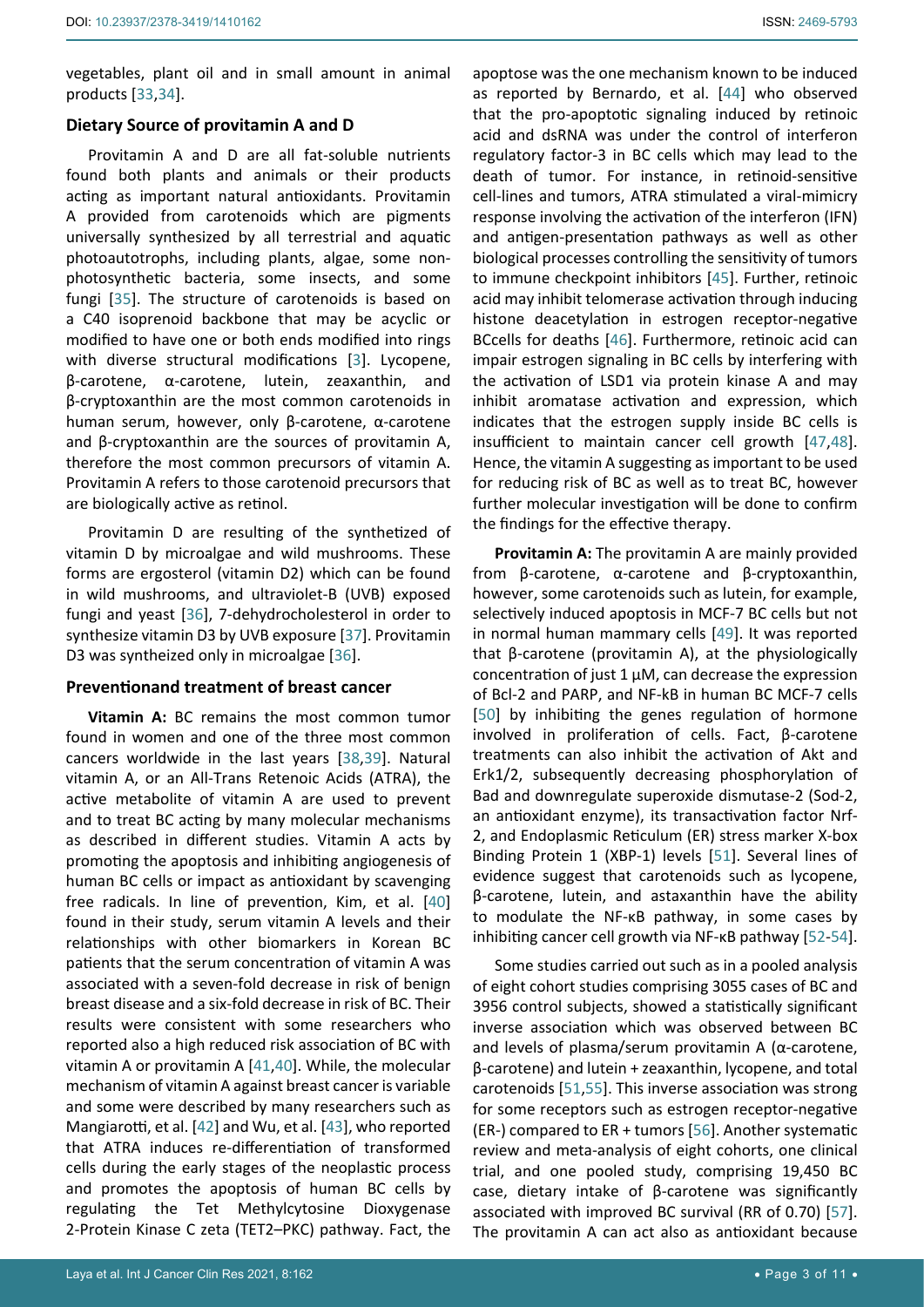having the ability to scavenge ROS molecules which can induce the lyse of BC line [[58,](#page-8-13)[59](#page-8-14)], thus reduce DNA damage in cancerous tissues in human patients. For instance, a study has shown that addition of lutein and β-carotene to ROS-inducing doxorubicin at a low dose of 0.2-3.2 μM is effective against BC cell lines MCF-7 and MDA-MB-231 without influencing the redox status (lipid peroxides (LPx), sothe ROS, and lactate dehydrogenase levels) in normal breast epithelial MCF 10A cells [[60](#page-8-15)]. Bohlke, et al. [[61\]](#page-8-10) reported also in a case-control study in Greece, included eight hundred and twenty women with histologically confirmed BC were compared with 1548 control women, among premenopausal women, provitamin A (β-carotene) was inversely associated with BC risk. Fulan, et al. [[62](#page-8-16)] indicated that both the total intake of vitamin A and retinol could reduce BC risk. In addition, Bakker, et al. [[63](#page-8-17)] found in a nested casecontrol study within the european prospective that high concentration of plasma provitamin A (β-carotene and α-carotene) are associated with low BC risk of ERtumors. During their study, an investigation into Cancer and Nutrition cohort, 1502 female incident BC case was included, with an over sampling of premenopausal (n = 582) and estrogen receptor-negative (ER-) cases  $(n = 462)$ . Provitamin A is one the best antioxidant compounds that had different mechanisms to inhibit proliferation of cell tumor or to induce apopotosis of BC.

**Vitamin K:** The different forms of Vitamin K has been proved to have a negative effect on BC in many studies, which was shown by both *in vitro* and *in vivo* studies [\[35,](#page-7-22)[36](#page-7-23)]. Vitamin K can act in different pathways mechanism signals which consists of the production of ROS, via the 1-electron cycling of the quinone as well as by the oxidative capacity of the cell is exceeded by the increased redox-cycling of menadione and the production of ROS, resulting in its death [[64,](#page-8-18)[65](#page-8-19)]. Secondly, the mechanism is linked on cell cycle arrest and apoptosis induced by modulation of transcription factors, and finally the deaths of cell lines [[66](#page-8-20)]. Noto, et al. [[67](#page-8-21)] found in their study that vitamin K3 (13.8 μg/ mL) produced a 50% inhibition of BC cell lines and, when combined with vitamin C (99.01 μg/mL), K3 (1.38 μg/mL) increased inhibition by 74% suggesting their synergism to inhibit. It was demonstrated also that, when both vitamin C and K3 concentrations were increased (104 μmol/L and 105 nmol/L, respectively), a high effect was observed with a 93% inhibition [[67](#page-8-21)]. Also, Miyazawa, et al. [[68](#page-8-22)] found that vitamin K2 induced non-apoptotic cell death along with autophagy, in triple negative BC cell lines. However, cell death phenotype induced by vitamin K2 appears to differ among the type of cancers suggesting the possibility of using vitamin K2 for the BC therapy and prevention without side effects as reported for conventional drug.

**Vitamin C:** Consumption of vitamin C is very important for our body and lower consumption of vitamin C might increase BC risk. Fact, vitamin C acts as antioxidants and by many pathways molecular machanisms to be effective as anticancer. For example, Zasowska-Nowak, et al. [[17](#page-6-9)] observedan effect of high-dose vitamin C in advanced-stage cancer patients and found that vitamin C is effective against BC in all stages, however this can be varied with age or race. Vitamin C can generate the cell cycle arrest, caspase-independent autophagy mediated by beclin-1 and LC3 II, apoptosis via induction of apoptosis-inducing factor, induction of oxidative DNA damage, apoptosis mediated by Bax protein signalling, release of cytochrome C from mitochondria, activation of caspase 9 and caspase 3, and cleavage of poly [ADPribose] polymerase in a ROS-dependent manner. Gan, et al. [[69](#page-8-5)] reported that the vitamin C inhibits TNBC (Triple Negative Breast Cancer) metastasis by acting the expression of SYNPO2 and YAP1 and therefore vitamin C may thus have a potential role in the prevention and treatment of TNBC metastasis. Vollbracht, et al. [[70](#page-8-6)] found that the administration of vitamin C with standard anti-cancer therapy in the first postoperative year of women with BC resulted in significantly enhanced performance status and reduction of complaints induced by the disease and chemo-radiotherapy. Similarly, the positive impact of high-dose vitamin C on patients' performance status was also reported by the same author in the epidemiological retrospective study with 125 women with primary non-metastasized BC, receiving a basic anti-tumor therapy with vitamin C at a dose of 7.5 g once a week for at least 4 weeks. Women who received vitamin C had a significantly better performance status during adjuvant therapy and the aftercare follow-up than those who did not receive vitamin C. Carr, et al. [[71\]](#page-8-7) reported two case studies demonstrating improvement in a control of pain after administration of vitamin C therapy for four weeks in women with BC. In the same way, Zeng, et al. [[72](#page-8-8)] found that high-dose vitamin C inhibits cell migration and invasion of BC cell lines through suppressing epithelialmesenchymal transition. Harris, et al. [[73](#page-8-9)] found in their meta-analysis that post-diagnosis vitamin C supplement use was associated with a reduced risk of mortality as well as dietary vitamin C intake was significantly associated with a reduced risk of total mortality and BC specific mortality. Furthermore, Bohlke, et al. [[61](#page-8-10)] reported in a case-control study in Greece, included eight hundred and twenty women with histologically confirmed BC were compared with 1548 control women, among premenopausal women, vitamin C was inversely associated with BC risk. Recently, Zhang, et al. [[74](#page-8-11)] found that high vitamin C intake is significantly associated with reduced BC incidence and mortality. Thus, it may be considered as an anticancer nutrient for BC patients.

**Vitamin E:** The experimental model studies *in vitro*  and *in vivo* conducted by Afam, et al. [[75](#page-8-12)] had shown such as antioxidative, pro-antioxidative, anti-inflammatory, modulation of cell signaling, antiproliferation,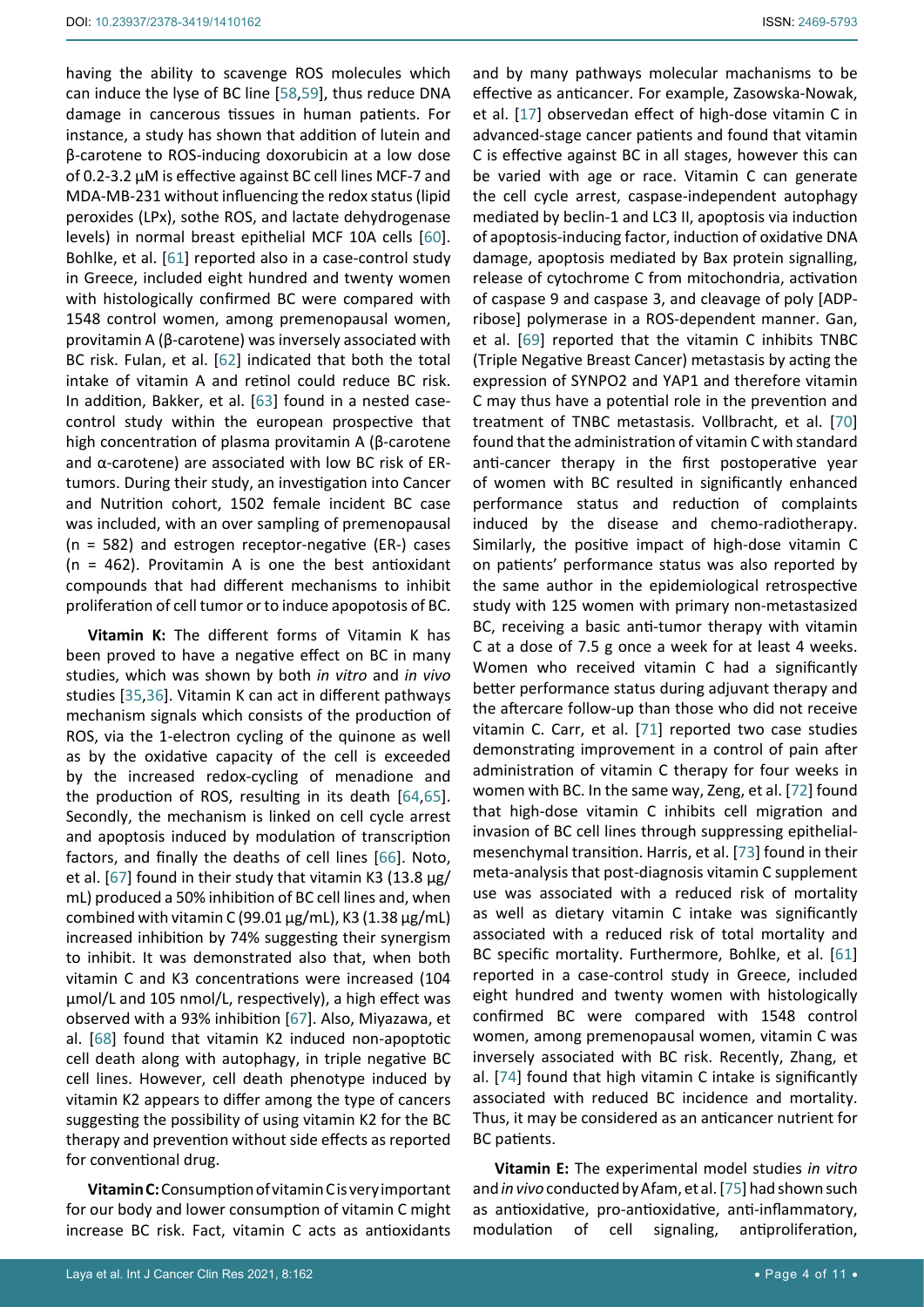antiangiogenesis, and apoptosis induction effects of vitamin E as well. Vitamin E had first acted as a non-antioxidant, α-tocopherol had inhibited muscle proliferation activity and protein kinase C activity [[4](#page-6-3)]. Jiang [[76](#page-8-24)] reported that Vitamin E ( $α$ -tocopherol) was used to inhibit cancer promoting pathways, including cyclooxygenase and 6-lipoxygenase eicosanoids, NFκB and signal transducer and activator of transcription factor. The reduced activity of protein kinase B and of NF-kB was shown to mediate tocotrienol reduced mammalian cancer cell proliferation [[77](#page-8-25)]. Ripon, et al. [[4](#page-6-3)] found an inverse association between vitamin E and BC which was exhibited to be a major difference in serum vitamin E levels and the consumption of vitamin E in cases orcontrols. Fact, vitamin E supplementation inhibited mammal's tumor cell proliferation and induced cell death in a dose responsive manner [\[78-](#page-8-26)[80](#page-8-27)]. Kline, et al. [\[81](#page-8-23)] reported that vitamin E forms can induce BC cells to undergo apoptosis. Malafa and Neitzel [[82](#page-8-28)] found also that the vitamin E inhibits the growth of BC cells *in vitro* and *in vivo.* In additon, serum concentrations of vitamins E was significantly lower in Korean BC patients and in benign breast disease patients than in healthy controls [[42](#page-7-29)]. Vitamin E is potentially used for the treatment of BC in women as a chemotherapeutic agent [\[78-](#page-8-26)[80](#page-8-27),[83,](#page-8-29)[84\]](#page-8-30). Morever, Abraham, et al. [\[85](#page-9-11)] stated that vitamin E is linked with an inverse effect on BC suggesting vitamin E can delays BC risks or use for its treatment. Also, Lajous, et al. [[86](#page-9-12)] reported that high folate intake was associated with decreased BC risk which was in agreement with Hu, et al. [\[87](#page-9-13)] who found that severe α-tocopherol deficiency could increase BC risk.

Torun, et al. [\[88](#page-9-14)] found a decreased serum levels of vitamin E in BC patients compared to controls suggesting the important role vitamin E for prevention from BC. Hence, Ben-Chioma and Elekima [[89\]](#page-9-15) propsed that the BC patients had reduced level of vitamin E suggests the possible risk of BC. Turley, et al. [[90\]](#page-9-16) stated that vitamin E may be of clinical use in the treatment of aggressive human BC, particularly those that are refractory to antiestrogen therapy. Other studies give evidence of a general inhibition of cell proliferation by dl-α-tocopherol, with breast [[91](#page-9-17)]. Bohlke, et al. [\[61](#page-8-10)] reported in a case-control study in Greece, included eight hundred and twenty women with histologically confirmed BC were compared with 1548 control women, among premenopausal women, vitamin E was inversely associated with BC risk. Recent study of Godazandeh, et al. [[92](#page-9-18)] demonstrated that for the treatment, vitamin Ecould be effective in breast painrelieving and decreasing nodularity with minimal side effects in comparaison with drugs. Vitamin E may inhibit the cancer formation by acting as antioxidant (quenching of free radicals) or by direct influences on tumor cells by reducing the tumor growth by induction of differentiation as well as cell cycle inhibition of apoptosis and elimination of tumor cells especially when the reinforcement of the immune system is induced. Thus, an advantage for using vitamin E in human cancer therapy is high that lead to conclude that can be used to prevent BC and to treat as well by acting via apopotic activity as reported by Theriault, et al. [[93\]](#page-9-0). Kilne, et al. [\[81](#page-8-23)].

**Vitamin D:** The vitamin D affects the cell cycle, apoptosis, hormone receptors, angiogenesis, and hypoxia, all of which are related to the BC growth, progression and metastasis [\[94](#page-9-1)]. Kim, et al. [\[42](#page-7-29)] found that severe vitamin D deficiency was found more prevalent in BC patients of Korean women than in healthy controls. Similarly, vitamin D level was significantly lower in BC patients with estrogen receptor-negative or triplenegative subtypes than in those with other subtypes [\[42](#page-7-29)]. National Health and Nutrition Examination Survey Epidemiologic Follow-up Study, 1971-1975 to 1992 found that vitamin D reduce the risk of BC [[95](#page-9-2)]. A trend toward cases of BC in woman with intakes of vitamin D above 400 IU (10 μg)/day was found associated with an 8% reduction in the risk of BC [[65\]](#page-8-19). Shin, et al. [\[59](#page-8-14)] found also that vitamin D intake of 500 IU or more per day was associated with a significant 28% lower risk of BC in premenopausal women. Similarly, Yin, et al. [[4](#page-6-3)] found in their meta-analysis, serum vitamin D and BC risk, that in case-control studies with measurement of 25 (OH) D after diagnosis showed an inverse association which was consistent with the results of Garland, et al. [\[96](#page-9-3)] who found a 50% lower risk of BC associated with a serum 25 (OH) D level P52 ng/mL, compared to 613 ng/mL in their study by searching the Medline database for 1966-2006. Chen, et al. [[97](#page-9-4)] found in their metaanalysis that there was a significant inverse relationship between vitamin D intake and BC risk, with an overall Relative Risk (RR) of high versus low vitamin D intake for BC of 0.91 and the highest quantile of circulating 25 (OH) D was found to be associated with a 45% decrease in BC when compared with the lowest quantile. Similar inverse association was obtained by Mohr, et al. [[98](#page-9-5)] in their pooled analysis of 11 case-control studies that individuals in the highest quintile versus the lowest quintile of 25 (OH) D concentrations had a reduction in BC risk, in which serum 25 (OH) D level of 47 ng/mL was associated with a 50% lower risk of BC. Also, an inverse association was found by Stoll, et al. [\[99](#page-9-6)] in their systematic review of 37 studies, by Shekarriz-Foumani, et al. [[100](#page-9-7)] in their systematic review who reviewed (14) studies and found that serum 25 (OH) D deficiency had been very prevalent among BC neoplasms. For BCcontrolled studies, case-control studies consistently find an inverse correlation between 25 (OH) D and BC risk [\[101,](#page-9-8)[102](#page-9-9)]. These studies suggest that elevated serum 25 (OH) D through the sun exposure and dietary intake more than 400 IU per day vitamin D supplementation decreased BC risk and recurrence. Al-Azhri, et al. [[103](#page-9-10)] concluded in their study that vitamin D3 treatment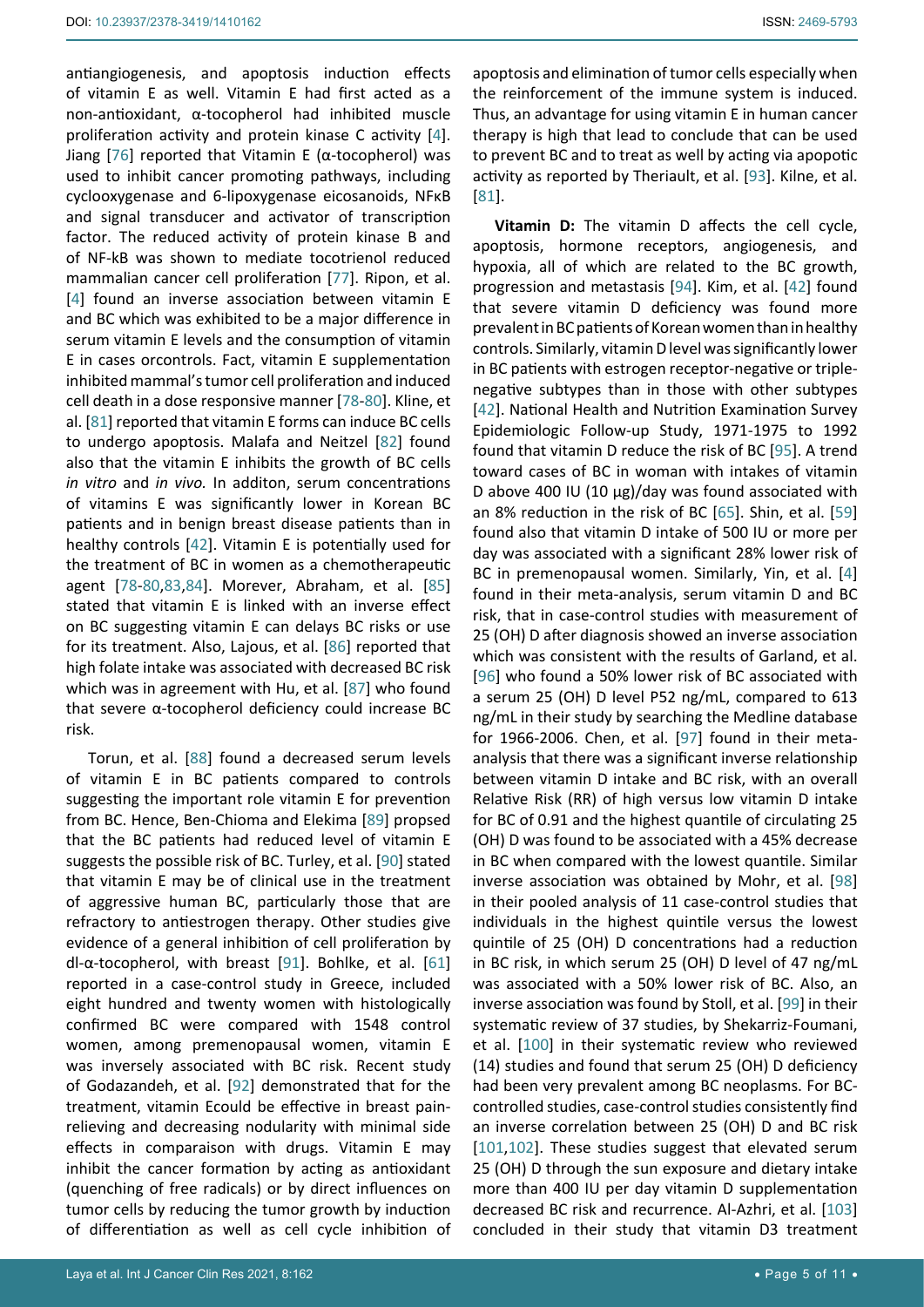can be effective against aggressive BC. Many other researchers reported significant reduction risks as well as effective therapyof BC using vitamin D [[9,](#page-6-5)[94](#page-9-1)[,104](#page-9-19)- [109](#page-9-20)]. Furthermore, meta-analyses of population studies demonstrate an inverse relationship between vitamin D status and BC risk [[110\]](#page-9-21) which is consistent with the results of Tavera-Mendoza, et al. [[111\]](#page-9-22) who reported a number of epidemiological studies had shown that sufficient vitamin D serum levels might be protective against BC. Moreover, severe 25 (OH) D deficiency was associated with aggressive behavior of BC [[112](#page-9-23)] suggesting that low circulatory 25 (OH) D could be associated with increased risk of BC. Fact, high blood 25 (OH) D levels were significantly associated with lower BC mortality (pooled RR¼ 0.58, 95% CI: 0.40-0.85) [[109](#page-9-20)], and also high vitamin D levels have been shown to be associated with increased survival in patients with BC [[113](#page-9-24)], however the mechanisms for vitamin D-mediated suppression of BC-relevant gene expression appear as being complex [\[114](#page-9-25)].

Vitamin D may exert antiproliferative, prodifferentiating, antiangiogenic and antimetastatic effects in BC cells, thus retards the development and growth of tumours as reported by Deeb, et al. [[115](#page-9-26)] and Kulling, et al. [\[116\]](#page-9-27). Song, et al. [[117](#page-9-28)] found in their study, vitamin D intake, blood vitamin D levels, and the risk of BC: A dose-response meta-analysis of observational studies that BC risk was inversely related to blood vitamin D levels. For Story [[14](#page-6-7)], vitamin D in combination with Zinc and fatty acid ( $\omega$ -3 PUFAs) would be ideal for treating BC. Mohr, et al. [[98](#page-9-5)] reported that high serum 25 (OH) D was associated with lower mortality from BC suggest that the serum 25 (OH) D in all patients with BCcould be restored to the normal range (30-80 ng/ml). Janowsky, et al. [[118](#page-9-29)] found a consistent data with a protective effect of 1,25-D for BC in white women suggesting in this a clinic-based case control study that race and age can affect significantly the results of study. Hossain, et al. [[119\]](#page-9-30) reported that 25 (OH) D deficiency was directly related to BC and total vitamin D and supplemental vitamin D intakes had an inverse relationship with this outcome. Shirazi, et al. [[120](#page-10-14)] in their study found that women with low levels of 25OHD3, as compare to women in the middle tertile, had a high risk of breast tumours with an unfavourable prognosis. The circulating form of vitamin D may induce normal cellutar proliferation by regulating genes that control the mechanism and induce differenciation, apopotosis and inhibiting angiogenesis of cell cancer [[121,](#page-10-15)[122](#page-10-16)].

**Vitamin B:** Vitamins B (B6, B9 and B12) play important roles in nucleotide biosynthesis and biological methylation reactions, aberrancies of which have all been implicated in carcinogenesis [[123\]](#page-10-17) and vitamins B1 and B2 can inhibit inflammation as well. Fact, one-carbon metabolism, related B vitamins (folate, thiamine, riboflavin, niacin, pantothenic acid,

pyridoxine, cobalamin), comprises a complex network of biochemical pathways that donate methyl groups for many important biological processes [[124\]](#page-10-0). Thus, many studies investigated the associations between B vitamins and BC risk, however, mainly focusedonly on folate (vitamin B9), vitamin B6 and B12 [[125](#page-10-1)]. For example, in China, Shrubsole, et al. [\[126](#page-10-2)] found in their study evidence of a decreased risk of BC associated with high consumption of folate among women who do not regularly consume alcohol suggesting alcohol may increase the risk of BC. Similar observation was done by Xu, et al. [[127](#page-10-3)], who found that higher dietary intake of vitamin B1 and B3 was associated with improved survival during the followup period. The meta-analysis of observational studies indicates also that vitamin B2 intake could decrease BC risk [\[128](#page-10-4)], however may vary with age. Razeghian, et al. [[129](#page-10-5)] compared the levels of folic acid, B6, and B12 in the plasma of 85 people with BC were measured and compared with healthy people and found a significant inverse trend observed between folate intake and vitamin B6 intake and BC risk. Zeng, et al. [\[72](#page-8-8)] reported also that the folate intake decreases the risk of oestrogen receptor (ER) negative (−) and ER-/ progesterone receptor (PR)- BC, with pooled risk ratios of 0.88 [95% confidence interval (CI): 0.78-1.00] and 0.82 (95% CI: 0.68-0.97), respectively and an increment of folate intake of 100 μg per day was associated with a deceased risk of ERand ER-/PR-BC.

Similar case was reported by Ren, et al. [[130](#page-10-6)] who found in their meta-analysis titled association of folate intake and plasma folate level with the risk of BC: A dose-response meta-analysis of observational studies a high folate intake correlated with a low BC risk in premenopausal women. Recently, Egnell, et al. [[131](#page-10-7)] found in their study that the dietary pyridoxine intakes were inversely associated with BC risk. In this way, total thiamin intake was borderline inversely associated with BC risk, so they concluded that their prospective cohort study suggesting pyridoxine and thiamin were inversely associated with BC risk. It was also reported that high plasma vitamin B6 and riboflavin lower BC risk, especially in premenopausal women [[132](#page-10-8)]. In addition, Lurie, et al. [[133](#page-10-9)] found that high circulating levels of vitamin B6 are associated with a reduced risk of invasive postmenopausal BC. Zhang, et al. [[134](#page-10-10)] found also that folate and vitamin B6 have the potential to be chemopreventive against BC and that ensuring adequate circulating levels of folate and vitamin B6 by consuming foods that are rich in these nutrients. Shrubsole, et al. [[135](#page-10-11)] reported that high intake of folate by Chinese women was associated with decreased BC risk. Furthermore, a randomized trial of combined folic acid, vitamin B6, and vitamin B12 revealed significantly reduced BC risk among women in the treatment arm of older (> 65-years-old) [[136\]](#page-10-12). Lin, et al. [[137](#page-10-13)] found an evidence that high circulating concentrations of folate, vitamin B6, and vitamin B12 are associated with overall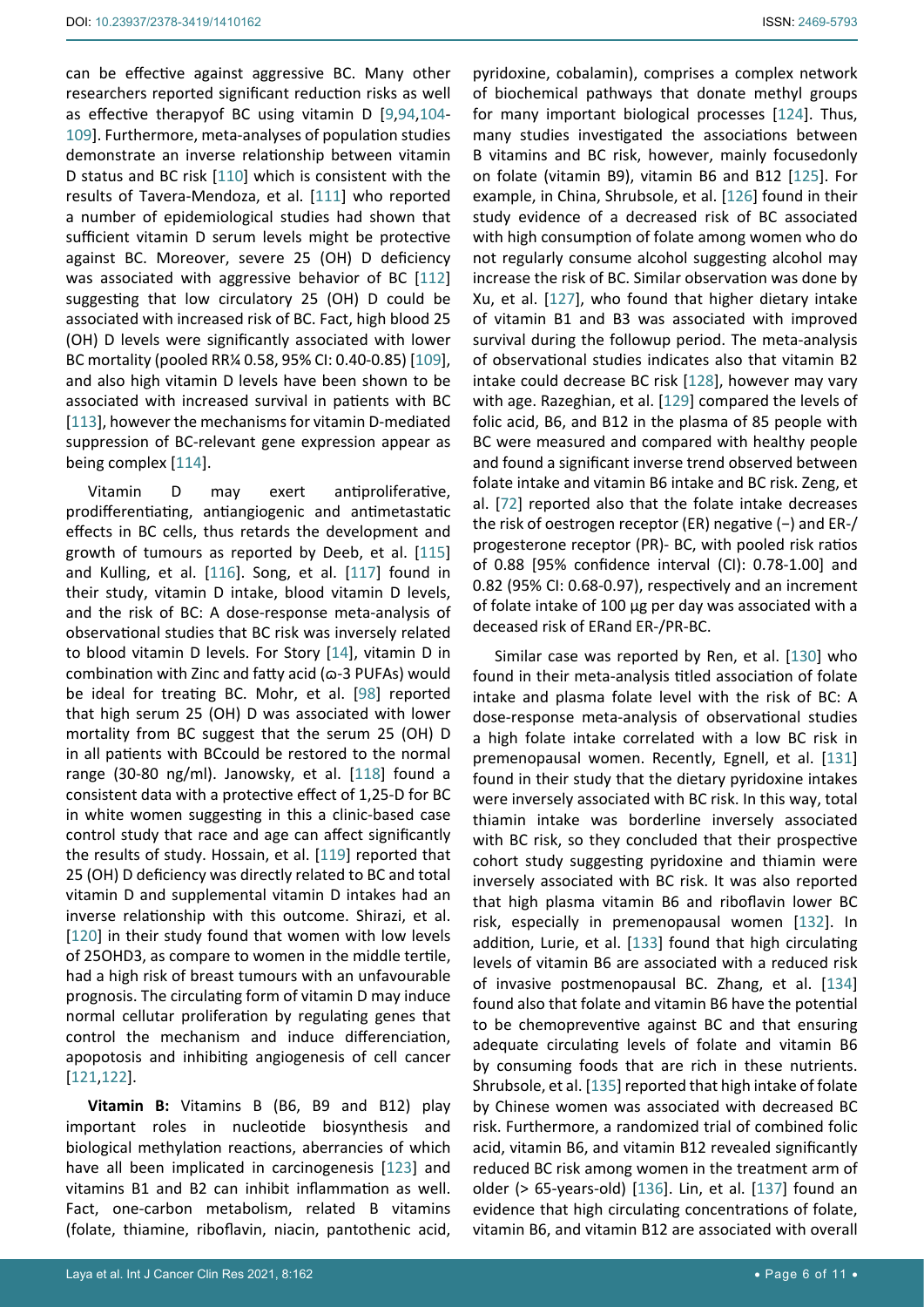risk reduction of BC suggesting one-carbon metabolism may be an important pathway that could be targeted to improve BC survival. Another experimental study suggested that vitamin B6 exerts other anticarcinogenic effects by reducing cell proliferation, nitric oxide production and angiogenesis [[138\]](#page-10-18), and clinical studies provide evidence that vitamin B6 play a role in protection of BC [[139](#page-10-19)]. Further large sample study are greatly needed to confirm their association [[140](#page-10-20)]. Our study indicated that vitamins B have an important role in preventing or treating of BC when taking by BC patient.

# **Limitations**

There are many limitations of this study. The different analyses of the data provided by the individual studies were limited and heterogenous. The results reported were differed from one to another with an estimation of risk may be less accurate than if individual data had been available. Authors used also different methods to evaluate inverse association between vitamins and breast cancer or to treat, which can affect the comparability of different studies linked with heterogeneity among studies and publications bias is impossible to be excluded when the number studies is low. In addation, missing relevant publications is possible, even if we searched via Medline, EMBASE, PubMed, etc.

# **Conculsion**

The current review summarizes the available literature on the role of natural products, vitamins and provitamins to prevent and to treat BC. Data literature on BC associated with different were limited however, the findings of the present study indicated that natural vitamins and provitamins were inversely associated with risk of BC and used for an effective therapy. The menopausal status, race, and age as well had effectiveness to prevent or to treat BC. These findings support some recommendations for increasing the intake of vitamins and provitamins in order to prevent BC. Some studies such as clinical trials in the future will be very importantin order to confirm the findings.

# **Future Study**

Despite the extensive effort to understand the inverse relationship between vitamins or provitamins in breast cancer development, prevention and treatment, many issues remain unclear hence clinical trials will be needed.

# **Funding Source**

This research did not receive any specific grant from funding agencies in the public, commercial, or not-forprofit sectors.

# **Competing Interest Statement**

There are no conflict of interest for this paper.

# **References**

- <span id="page-6-0"></span>1. [Sung H, Ferlay J, Siegel RL, Laversanne M, Soerjomataram](https://acsjournals.onlinelibrary.wiley.com/doi/full/10.3322/caac.21660)  [I, et al. \(2021\) Global Cancer Statistics 2020: GLOBOCAN](https://acsjournals.onlinelibrary.wiley.com/doi/full/10.3322/caac.21660)  [Estimates of Incidence and Mortality Worldwide for 36](https://acsjournals.onlinelibrary.wiley.com/doi/full/10.3322/caac.21660)  [Cancers in 185 Countries. CA Cancer J Clin 71: 209-249.](https://acsjournals.onlinelibrary.wiley.com/doi/full/10.3322/caac.21660)
- <span id="page-6-1"></span>2. [Anand P, Kunnumakara AB, Sundaram C, Harikumar KB,](https://www.ncbi.nlm.nih.gov/pmc/articles/PMC2515569/)  [Tharakan ST, et al. \(2008\) Cancer is a preventable disease](https://www.ncbi.nlm.nih.gov/pmc/articles/PMC2515569/)  [that requires major lifestyle changes, Pharm Res 25: 2097-](https://www.ncbi.nlm.nih.gov/pmc/articles/PMC2515569/) [2116.](https://www.ncbi.nlm.nih.gov/pmc/articles/PMC2515569/)
- <span id="page-6-2"></span>3. [Rowles III, John W \(2020\) Carotenoids and their role in](https://pubmed.ncbi.nlm.nih.gov/31935448/)  [cancer prevention. BBA- Mol Cell Biol Lipids 1865: 158613.](https://pubmed.ncbi.nlm.nih.gov/31935448/)
- <span id="page-6-3"></span>4. [Yin L, Grandi N, Raum E, Haug U, Arndt V, et al. \(2010\)](https://pubmed.ncbi.nlm.nih.gov/20456946/)  [Meta-analysis: Serum vitamin D and breast cancer risk. Eur](https://pubmed.ncbi.nlm.nih.gov/20456946/)  [J Cancer 46: 2196-2205.](https://pubmed.ncbi.nlm.nih.gov/20456946/)
- 5. [Cui J, Gong M, He Y, Li Q, He T, et al. \(2016\) All-trans](https://pubmed.ncbi.nlm.nih.gov/26548461/)  [retinoic acid inhibits proliferation, migration, invasion and](https://pubmed.ncbi.nlm.nih.gov/26548461/)  induces di erentiation of hepa1-6 cells through reversing [EMT in vitro. Int J Oncol 48: 349-357.](https://pubmed.ncbi.nlm.nih.gov/26548461/)
- 6. [Li Y, Zhang Y, Liu X, Wang M, Wang P, et al. \(2018\) Lutein](https://pubmed.ncbi.nlm.nih.gov/29620169/)  [inhibits proliferation, invasion and migration of hypoxic](https://pubmed.ncbi.nlm.nih.gov/29620169/)  [breast cancer cells via downregulation of HES1. Int J Oncol](https://pubmed.ncbi.nlm.nih.gov/29620169/)  [52: 2119-2129.](https://pubmed.ncbi.nlm.nih.gov/29620169/)
- 7. [Ripon MDSH, Habib MAH, Hossain M, Ahmed N, Kibria T, et](https://www.journalajarr.com/index.php/AJARR/article/view/30266)  [al. \(2020\) Role of Vitamin E in Prevention of Breast Cancer:](https://www.journalajarr.com/index.php/AJARR/article/view/30266)  [An Epidemiological Review. Asian J Adv ResReports 11:](https://www.journalajarr.com/index.php/AJARR/article/view/30266)  [37-47. Article no.AJARR.58489.](https://www.journalajarr.com/index.php/AJARR/article/view/30266)
- <span id="page-6-4"></span>8. [Suwannasom N, Kao I, Pruß A, Georgieva R, Bäumler H,](https://pubmed.ncbi.nlm.nih.gov/32023913/)  et al. [\(2020\) Riboflavin: The Health Benefits of a Forgotten](https://pubmed.ncbi.nlm.nih.gov/32023913/)  [Natural Vitamin. Int J Mol Sci 21: 950.](https://pubmed.ncbi.nlm.nih.gov/32023913/)
- <span id="page-6-5"></span>9. [Kotepui M \(2016\) Diet and risk of breast cancer. Contemp](https://www.ncbi.nlm.nih.gov/pmc/articles/PMC4829739/)  [Oncol \(Pozn\) 20: 13-19.](https://www.ncbi.nlm.nih.gov/pmc/articles/PMC4829739/)
- <span id="page-6-6"></span>10. [Freudenheim JL, Marshall JR, Vena JE, Laughlin R,](https://pubmed.ncbi.nlm.nih.gov/8609642/)  [Brasure JR, et al. \(1996\) Premenopausal breast cancer risk](https://pubmed.ncbi.nlm.nih.gov/8609642/)  [and intake of vegetables, fruits, and related nutrients. J Natl](https://pubmed.ncbi.nlm.nih.gov/8609642/)  [Cancer Inst 88: 340-348.](https://pubmed.ncbi.nlm.nih.gov/8609642/)
- 11. [Dorgan JF, Sowell A, Swanson CA, Potischman N, Miller](https://pubmed.ncbi.nlm.nih.gov/9486468/)  [R, et al. \(1998\) Relationships of serum carotenoids, retinol,](https://pubmed.ncbi.nlm.nih.gov/9486468/)  [a-tocopherol, and selenium with breast cancer risk: Results](https://pubmed.ncbi.nlm.nih.gov/9486468/)  [from a prospective study in Columbia, Missouri \(United](https://pubmed.ncbi.nlm.nih.gov/9486468/)  [States\). Cancer Causes Control 9: 89-97.](https://pubmed.ncbi.nlm.nih.gov/9486468/)
- 12. [Kiely M, Hodgins S J, Merrigan BA, Tormey S, Kiely PA, et](https://pubmed.ncbi.nlm.nih.gov/26082424/)  [al. \(2015\) Real-time cell analysis of the inhibitory effect of](https://pubmed.ncbi.nlm.nih.gov/26082424/)  [vitamin K2 on adhesion and proliferation of breast cancer](https://pubmed.ncbi.nlm.nih.gov/26082424/)  [cells. Nutr Res 35: 736-743.](https://pubmed.ncbi.nlm.nih.gov/26082424/)
- 13. [Koklesova L, Alena Liskova A, Samec M, Zhai K, Abotaleb](https://pubmed.ncbi.nlm.nih.gov/33321708/)  [M, et al. \(2020\) Carotenoids in Cancer Metastasis-Status](https://pubmed.ncbi.nlm.nih.gov/33321708/)  [Quo and Outlook.Biomolecules 10: 1653.](https://pubmed.ncbi.nlm.nih.gov/33321708/)
- <span id="page-6-7"></span>14. [Story MJ \(2021\) Essential sufficiency of zinc, u-3](https://pubmed.ncbi.nlm.nih.gov/34082041/)  [polyunsaturated fatty acids, vitamin D and magnesium](https://pubmed.ncbi.nlm.nih.gov/34082041/)  [for prevention and treatment of COVID-19, diabetes,](https://pubmed.ncbi.nlm.nih.gov/34082041/)  [cardiovascular diseases, lung diseases and cancer.](https://pubmed.ncbi.nlm.nih.gov/34082041/)  [Biochimie 187: 94-109.](https://pubmed.ncbi.nlm.nih.gov/34082041/)
- <span id="page-6-8"></span>15. Niranjana R, Gayathri SN, Mol T, et al. (2015) Carotenoids modulate the hallmarks of cancer cells. J Funct Foods 18: 968-985.
- 16. [Carazo A, Macáková K, Matoušová K, Krčmová LK,](https://www.ncbi.nlm.nih.gov/pmc/articles/PMC8157347/)  [Protti M, et al. \(2021\)Vitamin A Update: Forms, Sources,](https://www.ncbi.nlm.nih.gov/pmc/articles/PMC8157347/)  [Kinetics, Detection, Function, Deficiency, Therapeutic Use](https://www.ncbi.nlm.nih.gov/pmc/articles/PMC8157347/)  [and Toxicity. Nutrients 13: 1703.](https://www.ncbi.nlm.nih.gov/pmc/articles/PMC8157347/)
- <span id="page-6-9"></span>17. [Zasowska-Nowak A, Nowak PJ, Ciałkowska-Rysz A](https://pubmed.ncbi.nlm.nih.gov/33652579/)  (2020) [High-Dose Vitamin C in Advanced-Stage Cancer](https://pubmed.ncbi.nlm.nih.gov/33652579/)  [Patients. Nutrients 13: 735.](https://pubmed.ncbi.nlm.nih.gov/33652579/)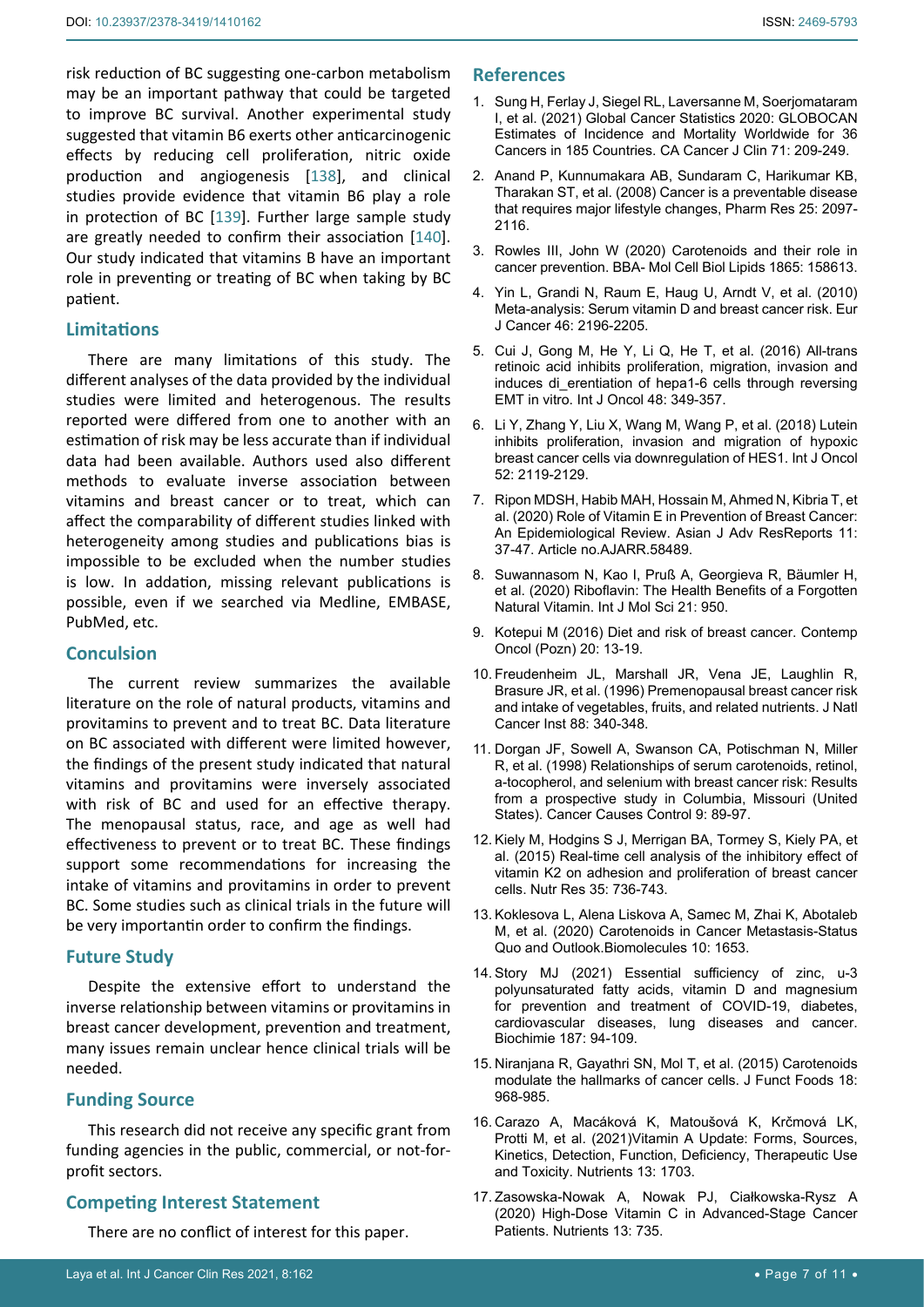- <span id="page-7-0"></span>18. [Robien K, Cutler GJ, Lazovich D \(2007\) Vitamin D intake](https://pubmed.ncbi.nlm.nih.gov/17549593/)  [and breast cancer risk in postmenopausal women: the Iowa](https://pubmed.ncbi.nlm.nih.gov/17549593/)  [women's health study. Cancer Causes Control 18: 775-782.](https://pubmed.ncbi.nlm.nih.gov/17549593/)
- 19. [Kawase T, Matsuo K, Suzuki T, Hirose K, Hosono S, et al.](https://pubmed.ncbi.nlm.nih.gov/20151981/)  [\(2010\) Association between vitamin D and calcium intake](https://pubmed.ncbi.nlm.nih.gov/20151981/)  [and breast cancer risk according to menopausal status and](https://pubmed.ncbi.nlm.nih.gov/20151981/)  [receptor status in Japan. Cancer Sci 101: 1234-1240.](https://pubmed.ncbi.nlm.nih.gov/20151981/)
- 20. [den Hollander P, Savage MI, Brown PH \(2013\) Targeted](https://pubmed.ncbi.nlm.nih.gov/24069582/)  [therapy for breast cancer prevention. Front Oncol 3: 250.](https://pubmed.ncbi.nlm.nih.gov/24069582/)
- <span id="page-7-1"></span>21. [Fernandez-Lazaro CI, Romanos-Nanclares AR,](https://pubmed.ncbi.nlm.nih.gov/33818633/)  [Sanchez-Bayona R, Gea A, Sayon-Orea C, et al. \(2021\)](https://pubmed.ncbi.nlm.nih.gov/33818633/)  [Dietary calcium, vitamin D, and breast cancer risk in women:](https://pubmed.ncbi.nlm.nih.gov/33818633/)  [findings from the SUN cohort. Eur J Nutr 60: 3783-3797.](https://pubmed.ncbi.nlm.nih.gov/33818633/)
- <span id="page-7-2"></span>22. Rodriguez-Amaya DB (1997) Carotenoids and food preparation: the retention of provitamin A carotenoids in prepared, processed, and stored foods. Arlington, John Snow and Opportunities for Micronutrient Interventions Project.
- <span id="page-7-3"></span>23. Olson JA, Vitamin A, In: Brown ML, et al. (1990) Present knowledge in nutrition.  $(6<sup>th</sup> edn)$ , Washington, DC: International Life Sciences Institute-Nutrition Foundation 96-107.
- <span id="page-7-4"></span>24. Feldman D, Glorieux FH, Pike JW, et al. (1997) Vitamin D. Academic, New York.
- 25. [Nair R, Maseeh A \(2012\) Vitamin D: The "sunshine" vitamin.](https://www.ncbi.nlm.nih.gov/pmc/articles/PMC3356951/)  [J Pharmacol Pharmaco Ther 3: 118-126.](https://www.ncbi.nlm.nih.gov/pmc/articles/PMC3356951/)
- <span id="page-7-5"></span>26. [Ljubic A, Jacobsen C, Holdt SL, Jakobsen J \(2020\)](https://pubmed.ncbi.nlm.nih.gov/32213421/)  [Microalgae Nannochloropsis oceanica as a future new](https://pubmed.ncbi.nlm.nih.gov/32213421/)  [natural source of vitamin D3. Food Chem 320: 126627.](https://pubmed.ncbi.nlm.nih.gov/32213421/)
- <span id="page-7-6"></span>27. [Ravisankar P, Reddy A A, Nagalakshmi B, Koushik OS,](http://www.iosrphr.org/papers/v5i11/D0511012028.pdf)  [Kumar BV, et al. \(2015\) The Comprehensive Review on Fat](http://www.iosrphr.org/papers/v5i11/D0511012028.pdf)  [Soluble Vitamins. IOSR J Pharma](http://www.iosrphr.org/papers/v5i11/D0511012028.pdf) 5: 12-28.
- <span id="page-7-7"></span>28. [Laya A, Koubala BB \(2020\) Changes in Vitamin E and](https://www.hindawi.com/journals/ija/2020/4671018/)  [β-Carotene Contents in Various Edible Cassava Leaves](https://www.hindawi.com/journals/ija/2020/4671018/)  [\(Manihot esculenta Crantz\) of Different Ages across](https://www.hindawi.com/journals/ija/2020/4671018/)  [Multiple Seasons. Inter J Agro 8.](https://www.hindawi.com/journals/ija/2020/4671018/)
- <span id="page-7-8"></span>29. Gheorghe G, Stoian AP, Gaman MA, et al. (2019) The benefits and risks of antioxidant treatment in liver diseases. Rev Chim 70: 651-655.
- <span id="page-7-9"></span>30. [Ferraro PM, Curhan GC, Gambaro G, Taylor EN \(2016\)](https://pubmed.ncbi.nlm.nih.gov/26463139/)  [Total, Dietary, and Supplemental Vitamin C Intake and Risk](https://pubmed.ncbi.nlm.nih.gov/26463139/)  [of Incident Kidney Stones. Am J Kidney Dis 67: 400-407.](https://pubmed.ncbi.nlm.nih.gov/26463139/)
- <span id="page-7-10"></span>31. [Nakos M, Pepelanova I, Beutel S, Krings U, Berger RG, et](https://pubmed.ncbi.nlm.nih.gov/27596424/)  [al. \(2017\) Isolation and analysis of vitamin B-12 from plant](https://pubmed.ncbi.nlm.nih.gov/27596424/)  [samples. Food Chem 216: 301-308.](https://pubmed.ncbi.nlm.nih.gov/27596424/)
- <span id="page-7-11"></span>32. Zhao L, Zhao X, Xu Y, Liu X, Zhang J, et al. (2020) Simultaneous determination of 49 amino acids, B vitamins, flavonoids, and phenolic acids in commonly consumed vegetables by ultra-performance liquid chromatography-tandem mass spectrometry. Food Chem 344: 128712.
- <span id="page-7-20"></span>33. [Kaneki M, Hosoi T, Ouchi Y, Orimo H \(2006\) Pleiotropic](https://pubmed.ncbi.nlm.nih.gov/16815498/)  [actions of vitamin K: Protector of bone health and beyond?](https://pubmed.ncbi.nlm.nih.gov/16815498/)  [Nutrition 22: 845-852.](https://pubmed.ncbi.nlm.nih.gov/16815498/)
- <span id="page-7-21"></span>34. [Elder SJ, Haytowitz DB, Howe J, Peterson JW, Booth SL](https://pubmed.ncbi.nlm.nih.gov/16417305/)  [\(2006\) Vitamin K contents of meat, dairy, and fast food in](https://pubmed.ncbi.nlm.nih.gov/16417305/)  [the U.S. diet. J. Agric Food Chem 54: 463-467.](https://pubmed.ncbi.nlm.nih.gov/16417305/)
- <span id="page-7-22"></span>35. [Saini RK, Nile SH, Park SW \(2015\) Carotenoids from](https://pubmed.ncbi.nlm.nih.gov/28455059/)  [fruits and vegetables: Chemistry, analysis, occurrence,](https://pubmed.ncbi.nlm.nih.gov/28455059/)  [bioavailability and biological activities. Food Res Int 76:](https://pubmed.ncbi.nlm.nih.gov/28455059/)  [735-824.](https://pubmed.ncbi.nlm.nih.gov/28455059/)
- <span id="page-7-23"></span>36. [Jäpelt RB, Jakobsen J \(2013\) Vitamin D in](https://pubmed.ncbi.nlm.nih.gov/23717318/)  [plants:areviewofoccurrence, analysis, and biosynthesis.](https://pubmed.ncbi.nlm.nih.gov/23717318/)  [Front Plant Sci 4: 136.](https://pubmed.ncbi.nlm.nih.gov/23717318/)
- <span id="page-7-24"></span>37. [Pilz S, März W, Cashman KD, Kiely ME, Whiting SJ, et al.](https://pubmed.ncbi.nlm.nih.gov/30065699/)  [\(2018\) Rationale and plan for Vitamin D Food Fortification:](https://pubmed.ncbi.nlm.nih.gov/30065699/)  [A Review and Guidance Paper. Front Endocrinol 9: 373.](https://pubmed.ncbi.nlm.nih.gov/30065699/)
- <span id="page-7-25"></span>38. [Blasiak J, Pawlowska E, Chojnacki J, Szczepanska J, Fila](https://pubmed.ncbi.nlm.nih.gov/32456160/)  M, et al. (2020) [Vitamin D in Triple-Negative and BRCA1-](https://pubmed.ncbi.nlm.nih.gov/32456160/) [DeficientBreast Cancer-implications for pathogenesisand](https://pubmed.ncbi.nlm.nih.gov/32456160/)  [therapy. Int J Mol Sci 21: 3670.](https://pubmed.ncbi.nlm.nih.gov/32456160/)
- <span id="page-7-26"></span>39. Costantini L, Magno S, Albanese D, et al. (2018) Characterization of human breast tissue microbiota from core needle biopsies through the analysis of multi hypervariable 16S-rRNA gene regions. Sci Rep 8: 16893.
- <span id="page-7-27"></span>40. [Kim MK, Ahn SH, Son BH, Sung MK \(2010\) Plasma](https://pubmed.ncbi.nlm.nih.gov/21056286/)  [antioxidant concentration, not superoxide dismutase](https://pubmed.ncbi.nlm.nih.gov/21056286/)  [polymorphism, is associated with breast cancer risk in](https://pubmed.ncbi.nlm.nih.gov/21056286/)  [Korean women. Nutr Res 30: 705-713.](https://pubmed.ncbi.nlm.nih.gov/21056286/)
- <span id="page-7-28"></span>41. Kim JA, Choi R, Won H, [Kim S, Choi HJ, et al. \(2020\)](https://pubmed.ncbi.nlm.nih.gov/32947849/)  [Serum Vitamin Levels and Their Relationships with Other](https://pubmed.ncbi.nlm.nih.gov/32947849/)  [Biomarkers in Korean Breast Cancer Patients. Nutrients](https://pubmed.ncbi.nlm.nih.gov/32947849/)  [12: 2831.](https://pubmed.ncbi.nlm.nih.gov/32947849/)
- <span id="page-7-29"></span>42. [Mangiarotti R, Danova M, Alberici R, Pellicciari C \(1998\) All](https://www.nature.com/articles/bjc199832)[trans retinoic acid \(atra\)-induced apoptosis is preceded by](https://www.nature.com/articles/bjc199832)  [g1 arrest in human mcf-7 breast cancer cells. Br J Cancer](https://www.nature.com/articles/bjc199832)  [77: 186-191.](https://www.nature.com/articles/bjc199832)
- <span id="page-7-30"></span>43. [Wu MJ, Kim MR, ChenYS, Yang JY, Chang CJ \(2017\)](https://www.nature.com/articles/onc2016467)  [Retinoic acid directs breast cancer cell state changes](https://www.nature.com/articles/onc2016467)  [through regulation of tet2-pkczeta pathway. Oncogene](https://www.nature.com/articles/onc2016467) 36: [3193-3206.](https://www.nature.com/articles/onc2016467)
- <span id="page-7-12"></span>44. [Bernardo AR, Cosgaya JM, Aranda A, Jimenez Lara AM](https://pubmed.ncbi.nlm.nih.gov/28409399/)  [\(2017\) Pro-apoptotic signaling induced by Retinoic acid](https://pubmed.ncbi.nlm.nih.gov/28409399/)  [and dsRNAis under the control of Interferon Regulatory](https://pubmed.ncbi.nlm.nih.gov/28409399/)  [Factor-3 in breastcancer cells. Apoptosis 22: 920-932.](https://pubmed.ncbi.nlm.nih.gov/28409399/)
- <span id="page-7-13"></span>45. [Bolis M, Paroni G, Fratelli M, Vallerga A, Guarrera L, et](https://pubmed.ncbi.nlm.nih.gov/32384653/)  [al. \(2020\) All-Trans Retinoic Acid Stimulates Viral Mimicry,](https://pubmed.ncbi.nlm.nih.gov/32384653/)  [Interferon Responses and Antigen Presentation in Breast-](https://pubmed.ncbi.nlm.nih.gov/32384653/)[Cancer Cells. Cancers 12: 1169.](https://pubmed.ncbi.nlm.nih.gov/32384653/)
- <span id="page-7-14"></span>46. [Phipps SM, Love WK, White T, Andrews LG, Tollefsbol TO,](https://pubmed.ncbi.nlm.nih.gov/20044602/)  [et al \(2009\) Retinoid-induced histone deacetylation inhibits](https://pubmed.ncbi.nlm.nih.gov/20044602/)  [telomerase activity in estrogen receptor-negative breast](https://pubmed.ncbi.nlm.nih.gov/20044602/)  [cancer cells. Anticancer Res 29: 4959-4964.](https://pubmed.ncbi.nlm.nih.gov/20044602/)
- <span id="page-7-15"></span>47. [Ciolino HP, Dai Z, Nair V \(2011\) Retinol inhibits aromatase](https://pubmed.ncbi.nlm.nih.gov/20685100/)  [activity and expression in vitro. J Nutr Biochem](https://pubmed.ncbi.nlm.nih.gov/20685100/) 22: 522- [526.](https://pubmed.ncbi.nlm.nih.gov/20685100/)
- <span id="page-7-16"></span>48. [Chen Q, Ross AC \(2012\) All-trans-retinoic acid and the](https://pubmed.ncbi.nlm.nih.gov/23163850/)  [glycolipid alphagalactosylceramide combined reduce](https://pubmed.ncbi.nlm.nih.gov/23163850/)  [breast tumor growth and lung metastasis in a 4T1 murine](https://pubmed.ncbi.nlm.nih.gov/23163850/)  [breast tumor model. Nutr Cancer](https://pubmed.ncbi.nlm.nih.gov/23163850/) 64: 1219-1227.
- <span id="page-7-17"></span>49. Sumantran VN, Zhang R, David S, Lee S, Wicha MS (2000) Differential Regulation of Apoptosis in Normal versus Transformed Mammary Epithelium by Lutein and Retinoic Acid. Cancer Epidemiol Biomarkers Prev 9: 257-263.
- <span id="page-7-18"></span>50. [Shree GS, Prasad KY, Arpitha HS, Deepika UR, Kumar](https://pubmed.ncbi.nlm.nih.gov/28550445/)  [KN, et al. \(2017\) β-carotene at physiologically attainable](https://pubmed.ncbi.nlm.nih.gov/28550445/)  [concentration induces apoptosis and down-regulates cell](https://pubmed.ncbi.nlm.nih.gov/28550445/)  [survival and antioxidant markers in human breast cancer](https://pubmed.ncbi.nlm.nih.gov/28550445/)  [\(MCF-7\) cells. Mol Cell Biochem 436: 1-12.](https://pubmed.ncbi.nlm.nih.gov/28550445/)
- <span id="page-7-19"></span>51. Saini RK, Keum Y-S, Daglia M, et al. (2020) Dietary carotenoids in cancer chemoprevention and chemotherapy: A review of emerging evidence. Pharmacol Res 157: 104830.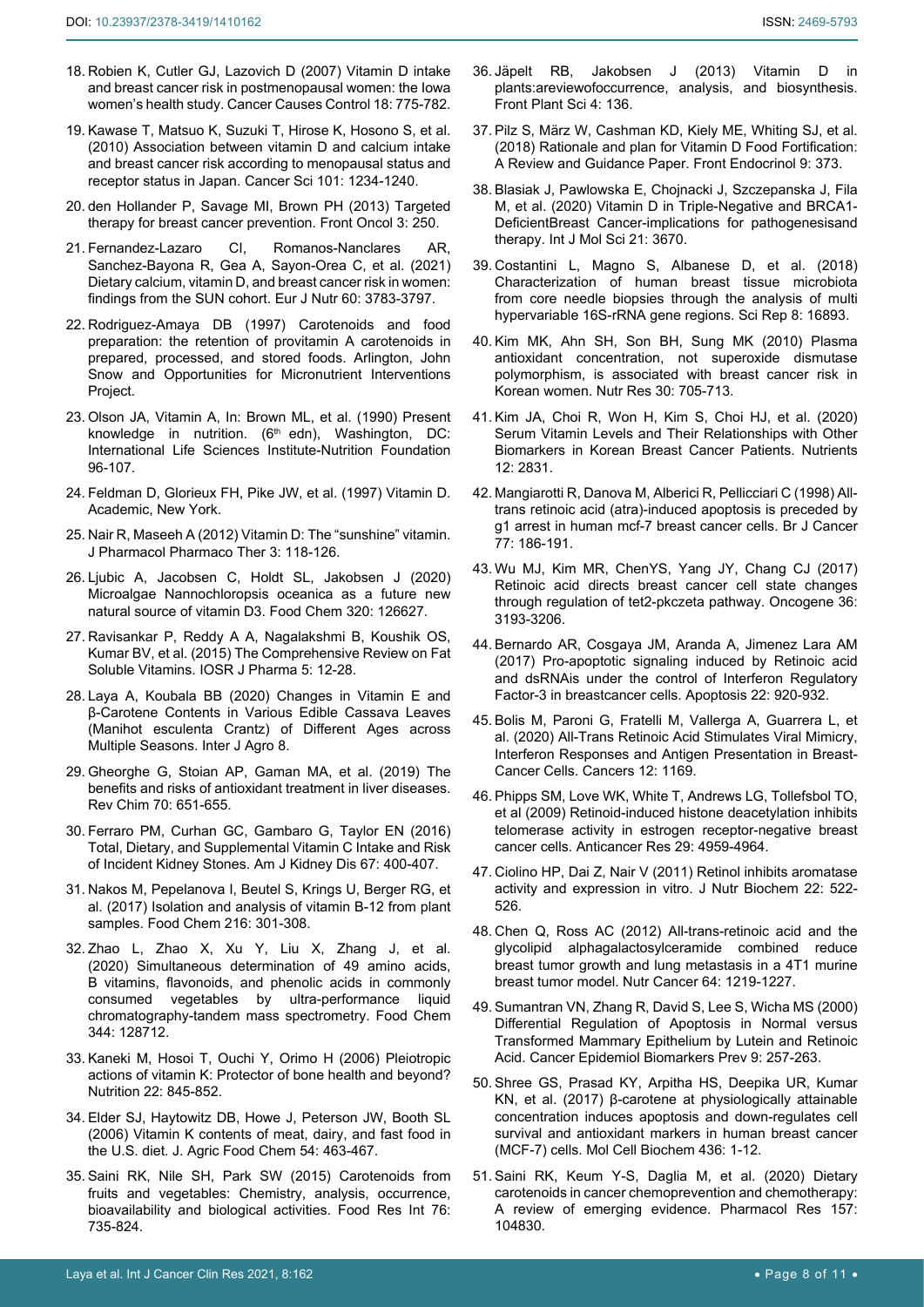- <span id="page-8-0"></span>52. [Cho SO, Kim MH, Kim H \(2018\) β-Carotene inhibits](https://pubmed.ncbi.nlm.nih.gov/29629347/)  [activation of NF-κB, activator protein- 1, and STAT3 and](https://pubmed.ncbi.nlm.nih.gov/29629347/)  [regulates abnormal expression of some adipokines in 3T3-](https://pubmed.ncbi.nlm.nih.gov/29629347/) [L1 adipocytes. J Cancer Prev 23: 37-43.](https://pubmed.ncbi.nlm.nih.gov/29629347/)
- 53. [Gong X, Marisiddaiah R, Zaripheh S, Wiener D, Rubin LP,](https://pubmed.ncbi.nlm.nih.gov/27406826/)  et al. (2016) [Mitochondrial β-carotene 9',10'oxygenase](https://pubmed.ncbi.nlm.nih.gov/27406826/)  [modulates prostate cancer growth via NF-κB inhibition:](https://pubmed.ncbi.nlm.nih.gov/27406826/)  [alycopeneindependent function. Mol Cancer Res 14: 966-](https://pubmed.ncbi.nlm.nih.gov/27406826/) [975.](https://pubmed.ncbi.nlm.nih.gov/27406826/)
- <span id="page-8-1"></span>54. [Kim J, Park MK, Li WQ, Qureshi AA, Cho E, et al. \(2019\)](https://pubmed.ncbi.nlm.nih.gov/31365038/)  [Association of vitamin A intake with cutaneous squamous](https://pubmed.ncbi.nlm.nih.gov/31365038/)  [cell carcinoma risk in the United States.](https://pubmed.ncbi.nlm.nih.gov/31365038/) JAMA Dermatol [155: 1260-1268.](https://pubmed.ncbi.nlm.nih.gov/31365038/)
- <span id="page-8-2"></span>55. [Kaegi E \(1998\) Unconventional therapies for cancer:](https://pubmed.ncbi.nlm.nih.gov/9597967/)  [5. Vitamins A, C and E. on behalf of the Task Force on](https://pubmed.ncbi.nlm.nih.gov/9597967/)  [Alternative Therapies of the Canadian Breast Cancer](https://pubmed.ncbi.nlm.nih.gov/9597967/)  [Research Initiative. CMAJ 158: 1157-1159.](https://pubmed.ncbi.nlm.nih.gov/9597967/)
- <span id="page-8-3"></span>56. [Eliassen AH, Hendrickson SJ, Brinton LA, Buring JE,](https://pubmed.ncbi.nlm.nih.gov/23221879/)  [Campos H, et al. \(2012\) Circulating carotenoids and risk of](https://pubmed.ncbi.nlm.nih.gov/23221879/)  [breast cancer: pooled analysis of eight prospective studies.](https://pubmed.ncbi.nlm.nih.gov/23221879/)  [J Natl Cancer Inst 104: 1905-1916.](https://pubmed.ncbi.nlm.nih.gov/23221879/)
- <span id="page-8-4"></span>57. [He J, Gu Y, Zhang S \(2018\) Vitamin A. and Breast Cancer](https://pubmed.ncbi.nlm.nih.gov/30190194/)  [Survival: A Systematic Review and Meta-analysis. Clin](https://pubmed.ncbi.nlm.nih.gov/30190194/)  [Breast Cancer 18: 1389-1400.](https://pubmed.ncbi.nlm.nih.gov/30190194/)
- <span id="page-8-13"></span>58. Fiedor J, Burda K (2014) [Potential role of carotenoids as](https://pubmed.ncbi.nlm.nih.gov/24473231/)  [antioxidants in human health and disease. Nutrients 6: 466-](https://pubmed.ncbi.nlm.nih.gov/24473231/) [488.](https://pubmed.ncbi.nlm.nih.gov/24473231/)
- <span id="page-8-14"></span>59. [Shin MH, Holmes MD, Hankinson SE, Wu K, Colditz GA, et](https://pubmed.ncbi.nlm.nih.gov/12208895/)  [al. \(2002\) Intake of dairy products, calcium, and vitamin D](https://pubmed.ncbi.nlm.nih.gov/12208895/)  [and risk of breast cancer. J NatlCancer Inst 94: 1301-1311.](https://pubmed.ncbi.nlm.nih.gov/12208895/)
- <span id="page-8-15"></span>60. [Vijay K, Sowmya PR-R, Arathi BP, Shilpa S, Shwetha](https://pubmed.ncbi.nlm.nih.gov/29920287/)  [HJ, et al. \(2018\) Low-dose doxorubicin with carotenoids](https://pubmed.ncbi.nlm.nih.gov/29920287/)  [selectively alters redox status and upregulates oxidative](https://pubmed.ncbi.nlm.nih.gov/29920287/)  [stress-mediated apoptosis in breast cancer cells. Food](https://pubmed.ncbi.nlm.nih.gov/29920287/)  [Chem Toxicol 118: 675-690.](https://pubmed.ncbi.nlm.nih.gov/29920287/)
- <span id="page-8-10"></span>61. [Bohlke K, Spiegelman D, Trichopoulou A, Katsouyanni K,](https://pubmed.ncbi.nlm.nih.gov/10408688/)  [Trichopoulos D \(1999\) Vitamins A, C and E and the risk of](https://pubmed.ncbi.nlm.nih.gov/10408688/)  [breast cancer:results from a case–control study in Greece.](https://pubmed.ncbi.nlm.nih.gov/10408688/)  [Br J Cancer 79: 23-29.](https://pubmed.ncbi.nlm.nih.gov/10408688/)
- <span id="page-8-16"></span>62. [FulanH, Changxing J, Baina WY, Wencui Z, Chunqing L, et](https://pubmed.ncbi.nlm.nih.gov/21761132/)  [al. \(2011\) Retinol, vitamins A, C, and E and breast cancer](https://pubmed.ncbi.nlm.nih.gov/21761132/)  [risk: a meta-analysis and meta-regression. Cancer Causes](https://pubmed.ncbi.nlm.nih.gov/21761132/)  Control [22: 1383-1396.](https://pubmed.ncbi.nlm.nih.gov/21761132/)
- <span id="page-8-17"></span>63. [Bakker MF, Peeters PHM,Klaasen VM, Bueno-de-Mesquita](https://pubmed.ncbi.nlm.nih.gov/26791185/)  [HB, Jansen EH, et al. \(2016\) Plasma carotenoids, vitamin](https://pubmed.ncbi.nlm.nih.gov/26791185/)  [C, tocopherols, and retinol and the risk of breast cancer](https://pubmed.ncbi.nlm.nih.gov/26791185/)  [in the European Prospective Investigation into Cancer and](https://pubmed.ncbi.nlm.nih.gov/26791185/)  [Nutrition cohort. Am J Clin Nutr 103: 454-464.](https://pubmed.ncbi.nlm.nih.gov/26791185/)
- <span id="page-8-18"></span>64. [Sun L, Yoshii Y, Miyagi K, Ishida A \(1999\)](https://pubmed.ncbi.nlm.nih.gov/10065443/) Proliferation [inhibition of glioma cells by vitamin K2. No Shinkei Geka](https://pubmed.ncbi.nlm.nih.gov/10065443/)  [27: 119-125.](https://pubmed.ncbi.nlm.nih.gov/10065443/)
- <span id="page-8-19"></span>65. [Mamede AC, Tavares SD, Abrantes AM, Trindade J, Maia](https://pubmed.ncbi.nlm.nih.gov/21541902/)  [JM, et al. \(2011\) The Role of Vitamins in Cancer: A Review.](https://pubmed.ncbi.nlm.nih.gov/21541902/)  Nutr Cancer [63: 479-494.](https://pubmed.ncbi.nlm.nih.gov/21541902/)
- <span id="page-8-20"></span>66. [Lamson DW, Plaza SM \(2003\) The anticancer effects of](https://pubmed.ncbi.nlm.nih.gov/12946240/)  [vitamin K. Altern Med Rev](https://pubmed.ncbi.nlm.nih.gov/12946240/) 8: 303-318.
- <span id="page-8-21"></span>67. [Noto V, Taper HS, Jiang YH, Janssens J, Bonte J, et](https://pubmed.ncbi.nlm.nih.gov/2914296/)  [al. \(1989\) Effects of sodium ascorbate \(vitamin C\) and](https://pubmed.ncbi.nlm.nih.gov/2914296/)  [2-methyl-1,4-naphthoquinone \(vitamin K3\) treatment on](https://pubmed.ncbi.nlm.nih.gov/2914296/)  [human tumor cell growth in vitro. I. Synergism of combined](https://pubmed.ncbi.nlm.nih.gov/2914296/)  [vitamin C and K3 action. Cancer](https://pubmed.ncbi.nlm.nih.gov/2914296/) 63: 901-906.
- <span id="page-8-22"></span>68. [Miyazawa K, Moriya S, Kokuba H, Hino H, Takano N, et al.](https://pubmed.ncbi.nlm.nih.gov/31625014/)

[\(2020\) Vitamin K2 induces non-apoptotic cell death along](https://pubmed.ncbi.nlm.nih.gov/31625014/)  [with autophagosome formation in breast cancer cell lines.](https://pubmed.ncbi.nlm.nih.gov/31625014/)  [Breast Cancer](https://pubmed.ncbi.nlm.nih.gov/31625014/) 27: 225-235.

- <span id="page-8-5"></span>69. [Gan L, CamarenaV, Mustafi S, Wang G \(2019\) Vitamin](https://pubmed.ncbi.nlm.nih.gov/31817810/)  [C Inhibits Triple-Negative Breast CancerMetastasis by](https://pubmed.ncbi.nlm.nih.gov/31817810/)  A ecting the Expression of YAP1 andSynaptopodin 2. [Nutrients 11: 2997.](https://pubmed.ncbi.nlm.nih.gov/31817810/)
- <span id="page-8-6"></span>70. [Vollbracht C, Schneider B, Leendert V, Weiss G, Auerbach L,](https://pubmed.ncbi.nlm.nih.gov/22021693/)  [et al. \(2018\) Intravenous vitamin C administration improves](https://pubmed.ncbi.nlm.nih.gov/22021693/)  [quality of life in breast cancer patients during chemo-/](https://pubmed.ncbi.nlm.nih.gov/22021693/) [radiotherapy and aftercare: Results of a retrospective,](https://pubmed.ncbi.nlm.nih.gov/22021693/)  [multicentre, epidemiological cohort study in Germany. In](https://pubmed.ncbi.nlm.nih.gov/22021693/)  Vivo [25: 983-990.](https://pubmed.ncbi.nlm.nih.gov/22021693/)
- <span id="page-8-7"></span>71. [Carr AC, Vissers MCM, Cook J \(2014\) Relief from cancer](https://journal.nzma.org.nz/journal-articles/relief-from-cancer-chemotherapy-side-effects-with-pharmacologic-vitamin-c)  [chemotherapy side effects with pharmacologic vitamin C.](https://journal.nzma.org.nz/journal-articles/relief-from-cancer-chemotherapy-side-effects-with-pharmacologic-vitamin-c)  [N. Z. Med J 127: 66-70.](https://journal.nzma.org.nz/journal-articles/relief-from-cancer-chemotherapy-side-effects-with-pharmacologic-vitamin-c)
- <span id="page-8-8"></span>72. [Zeng J, Wang K, Ye F, Lei L, Zhou Y, et al. \(2019\)](https://pubmed.ncbi.nlm.nih.gov/30647438/)  [Folate intake and the risk of breast cancer: an up-to-date](https://pubmed.ncbi.nlm.nih.gov/30647438/)  [metaanalysis of prospective studies. Eur J Clin Nutri](https://pubmed.ncbi.nlm.nih.gov/30647438/) 73: [1657-1660.](https://pubmed.ncbi.nlm.nih.gov/30647438/)
- <span id="page-8-9"></span>73. [Harris HR, Orsini N, Wolk A \(2014\) Vitamin C and survival](https://pubmed.ncbi.nlm.nih.gov/24613622/)  [among women with breast cancer: A Meta-analysis. Eur J](https://pubmed.ncbi.nlm.nih.gov/24613622/)  [Cancer 50: 1223-1231.](https://pubmed.ncbi.nlm.nih.gov/24613622/)
- <span id="page-8-11"></span>74. [Zeng LH, Wang QM, Feng LY, Ke YD, Xu QZ, et al.](https://www.ncbi.nlm.nih.gov/pmc/articles/PMC6753468/)  [\(2019\) High-dose vitamin C suppresses the invasion and](https://www.ncbi.nlm.nih.gov/pmc/articles/PMC6753468/)  [metastasis of breast cancer cells via inhibiting epithelial](https://www.ncbi.nlm.nih.gov/pmc/articles/PMC6753468/)  [mesenchymal transition. Onco Targets Ther](https://www.ncbi.nlm.nih.gov/pmc/articles/PMC6753468/) 12: 7405- [7413.](https://www.ncbi.nlm.nih.gov/pmc/articles/PMC6753468/)
- <span id="page-8-12"></span>75. [Afam IOJ, Silungwe H, Takalani T, Omolola AO, Udeh HO,](https://www.tandfonline.com/doi/full/10.1080/10942912.2020.1866597)  [et al. \(2021\) Antioxidant-rich natural fruit and vegetable](https://www.tandfonline.com/doi/full/10.1080/10942912.2020.1866597)  [products and human health. Inter J Food Propert](https://www.tandfonline.com/doi/full/10.1080/10942912.2020.1866597) 24: 41-67.
- <span id="page-8-24"></span>76. [Jiang Q \(2017\) Natural forms of vitamin E as effective](https://pubmed.ncbi.nlm.nih.gov/29141970/)  [agents for cancer prevention and therapy. Adv Nutr](https://pubmed.ncbi.nlm.nih.gov/29141970/) 15: [850-867.](https://pubmed.ncbi.nlm.nih.gov/29141970/)
- <span id="page-8-25"></span>77. [Shah SJ, Sylvester PW \(2005\) Tocotrienolinduced](https://pubmed.ncbi.nlm.nih.gov/15746970/)  [cytotoxicity is unrelated to mitochondrial stress apoptotic](https://pubmed.ncbi.nlm.nih.gov/15746970/)  [signaling in neoplastic mammary epithelial cells. Biochem](https://pubmed.ncbi.nlm.nih.gov/15746970/)  Cell Biol [83: 86-95.](https://pubmed.ncbi.nlm.nih.gov/15746970/)
- <span id="page-8-26"></span>78. [Nesaretnam K, Stephen R, Dils R, Darbre P \(1998\)](https://pubmed.ncbi.nlm.nih.gov/9625593/)  [Tocotrienols inhibit the growth of human breast cancer cells](https://pubmed.ncbi.nlm.nih.gov/9625593/)  [irrespective of estrogen receptor status. Lipids](https://pubmed.ncbi.nlm.nih.gov/9625593/) 33: 461-469.
- 79. [Yu W, Simmons-Menchaca M, Gapor A, Sanders BG, Kline](https://pubmed.ncbi.nlm.nih.gov/10227040/)  K (1999) [Induction of apoptosis in human breast cancer](https://pubmed.ncbi.nlm.nih.gov/10227040/)  [cells by tocopherols and tocotrienols. Nutr Cancer 33: 26-](https://pubmed.ncbi.nlm.nih.gov/10227040/) [32.](https://pubmed.ncbi.nlm.nih.gov/10227040/)
- <span id="page-8-27"></span>80. [McIntyre BS, Briski KP, Gapor A, Sylvester PW](https://pubmed.ncbi.nlm.nih.gov/10964265/)  (2000) [Antiproliferative and apoptotic effects of tocopherols](https://pubmed.ncbi.nlm.nih.gov/10964265/)  [and tocotrienols on preneoplastic and neoplastic mouse](https://pubmed.ncbi.nlm.nih.gov/10964265/)  [mammary epithelial cells \(44544\). Proc Soc Exp Biol Med](https://pubmed.ncbi.nlm.nih.gov/10964265/)  [224: 292-301.](https://pubmed.ncbi.nlm.nih.gov/10964265/)
- <span id="page-8-23"></span>81. [Kline K, Yu W, Sanders BG \(2004\) Vitamin E and Breast](https://pubmed.ncbi.nlm.nih.gov/15570054/)  [Cancer1. J Nutr 134: 3458S-3462S.](https://pubmed.ncbi.nlm.nih.gov/15570054/)
- <span id="page-8-28"></span>82. [Malafa MP, Neitzel LT \(2000\) Vitamin E Succinate Promotes](https://pubmed.ncbi.nlm.nih.gov/10945959/)  [Breast Cancer Tumor Dormancy. J Surg Res 93: 163-170.](https://pubmed.ncbi.nlm.nih.gov/10945959/)
- <span id="page-8-29"></span>83. [Yu W, Sanders BG, Kline K \(2003\) RRR-a-tocopheryl](https://pubmed.ncbi.nlm.nih.gov/12750270/)  [succinate-induced apoptosis of human breast cancer cells](https://pubmed.ncbi.nlm.nih.gov/12750270/)  [involves Bax translocation to mitochondria. Cancer Res 63:](https://pubmed.ncbi.nlm.nih.gov/12750270/)  [2483-2491.](https://pubmed.ncbi.nlm.nih.gov/12750270/)
- <span id="page-8-30"></span>84. [Sylvester P, McIntyre B, Gapor A, Briski KP\(2001\) Vitamin](https://pubmed.ncbi.nlm.nih.gov/11736999/)  [E inhibition of normal mammary epithelial cell growth is](https://pubmed.ncbi.nlm.nih.gov/11736999/)  [associated with a reduction in protein kinase Cα activation.](https://pubmed.ncbi.nlm.nih.gov/11736999/)  [Cell Prolif 34: 347-357.](https://pubmed.ncbi.nlm.nih.gov/11736999/)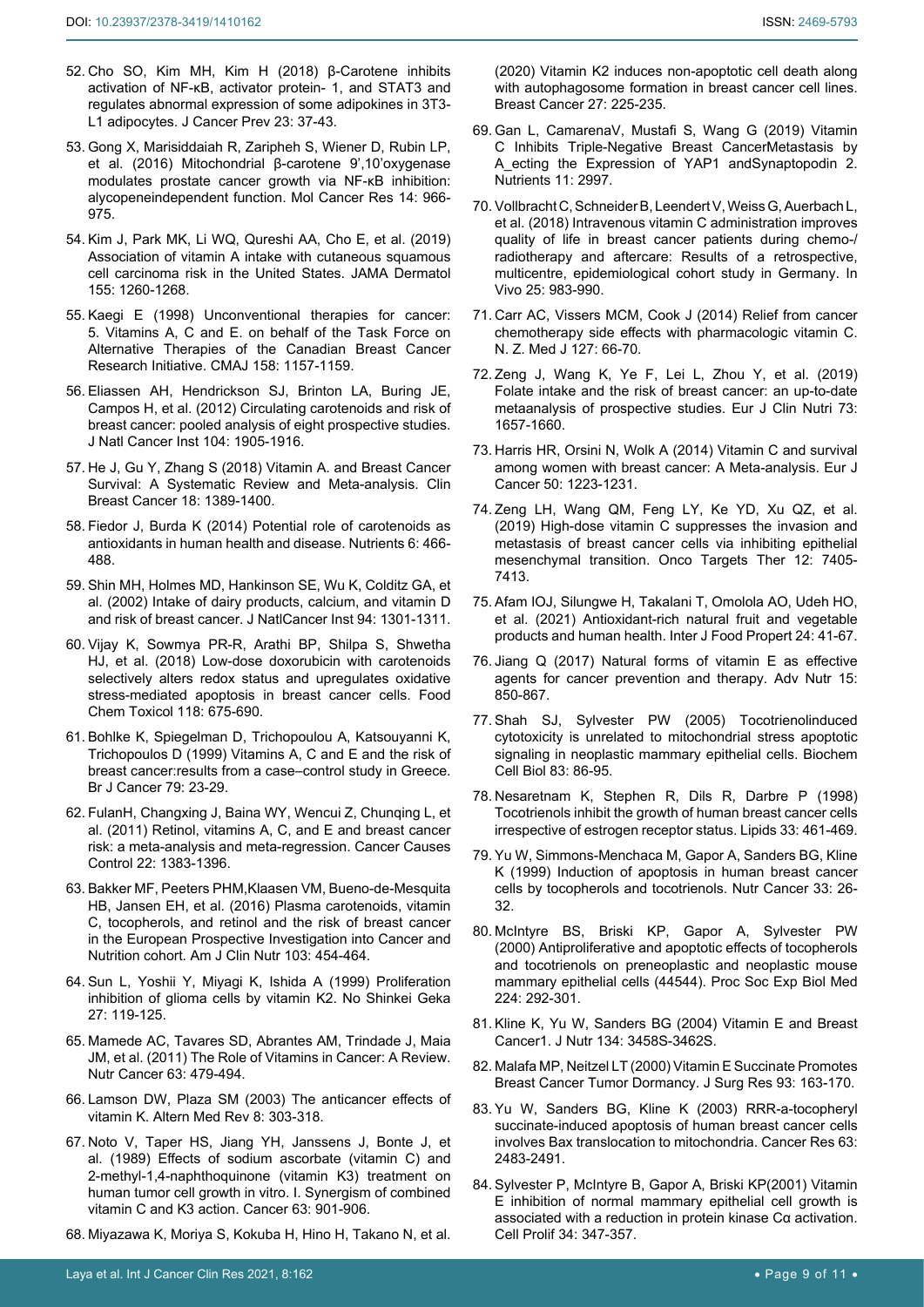- <span id="page-9-11"></span>85. [Abraham A, Kattoor AJ, Saldeen T, Mehta JL \(2019\)](https://pubmed.ncbi.nlm.nih.gov/29746786/)  [Vitamin E and its anticancer effects.](https://pubmed.ncbi.nlm.nih.gov/29746786/) Crit Rev Food Sci Nutr [59: 2831-2838.](https://pubmed.ncbi.nlm.nih.gov/29746786/)
- <span id="page-9-12"></span>86. [Lajous M, Romieu I, Sabia S, Boutron-Ruault MC, Clavel-](https://pubmed.ncbi.nlm.nih.gov/17006726/)[Chapelon F \(2006\) Folate, vitamin B12 and postmenopausal](https://pubmed.ncbi.nlm.nih.gov/17006726/)  [breast cancer in a prospective study of French women.](https://pubmed.ncbi.nlm.nih.gov/17006726/)  [Cancer Causes Control](https://pubmed.ncbi.nlm.nih.gov/17006726/) 17: 1209-1213.
- <span id="page-9-13"></span>87. [Hu F,Wu Z, Li G, Teng C, Liu Y, et al. \(2015\) The plasma](https://pubmed.ncbi.nlm.nih.gov/25316441/)  [level of retinol, vitamins A, C and α-tocopherol could reduce](https://pubmed.ncbi.nlm.nih.gov/25316441/)  [breast cancer risk? A meta-analysis and meta-regression. J](https://pubmed.ncbi.nlm.nih.gov/25316441/)  [Cancer Res Clin Oncol](https://pubmed.ncbi.nlm.nih.gov/25316441/) 141: 601-614.
- <span id="page-9-14"></span>88. [Torun M, Akgul S, Sargin H \(1995\) Serum vitamin E level in](https://pubmed.ncbi.nlm.nih.gov/7593380/)  [patients with breast cancer. J Clin Pharm Ther 20: 173-178.](https://pubmed.ncbi.nlm.nih.gov/7593380/)
- <span id="page-9-15"></span>89. [Ben-Chioma AE, Elekima I \(2018\)](https://www.journaljammr.com/index.php/JAMMR/article/view/28947) Evaluation of Vitamin [E and Selenium Levels inBreast Cancer Patients in Port](https://www.journaljammr.com/index.php/JAMMR/article/view/28947)  [Harcourt Metropolis, Nigeria. J Advan Medici Medic Res](https://www.journaljammr.com/index.php/JAMMR/article/view/28947)  [28: 1-7.](https://www.journaljammr.com/index.php/JAMMR/article/view/28947)
- <span id="page-9-16"></span>90. [Turley JM, Tao Fu, Ruscetti FW, Mikovits JA, Bertolette DC,](https://pubmed.ncbi.nlm.nih.gov/9041190/)  [et al. \(1997\) Vitamin E Succinate Induces Fas-mediated](https://pubmed.ncbi.nlm.nih.gov/9041190/)  [Apoptosis in Estrogen Receptor Negative Human Breast](https://pubmed.ncbi.nlm.nih.gov/9041190/)  [Cancer Cells. Cancer Res 57: 881-890.](https://pubmed.ncbi.nlm.nih.gov/9041190/)
- <span id="page-9-17"></span>91. [Sigounas G, Anagnostou A, Steiner M \(1997\) Dl-α-](https://pubmed.ncbi.nlm.nih.gov/9200147/)[Tocopherol induces apoptosis in erythroleukemia, prostate,](https://pubmed.ncbi.nlm.nih.gov/9200147/)  [and breast cancer cells. Nutr Cancer 28: 30-35.](https://pubmed.ncbi.nlm.nih.gov/9200147/)
- <span id="page-9-18"></span>92. [Godazandeh G, Shahram Al, Motlaq TM, Sahebnasagh](https://pubmed.ncbi.nlm.nih.gov/33407941/)  [A, Bazi A \(2021\) The comparison of the effect of flaxseed](https://pubmed.ncbi.nlm.nih.gov/33407941/)  [oil and vitamin E on mastalgia and nodularity of breast](https://pubmed.ncbi.nlm.nih.gov/33407941/)  [fibrocystic: a randomized double blind clinical trial. J Pharm](https://pubmed.ncbi.nlm.nih.gov/33407941/)  [Health Care Sci 7: 4.](https://pubmed.ncbi.nlm.nih.gov/33407941/)
- <span id="page-9-0"></span>93. [Theriault A, Chao JT, Wang Q, Gapor A, Adeli K \(1999\)](https://pubmed.ncbi.nlm.nih.gov/10480444/)  [Tocotrienol: a review of its therapeutic potential. Clin](https://pubmed.ncbi.nlm.nih.gov/10480444/)  [Biochem 32: 309-319.](https://pubmed.ncbi.nlm.nih.gov/10480444/)
- <span id="page-9-1"></span>94. Aung TT, Chandana SR, D'Silva KJ, et al. (2009) The role of vitamin D in breast cancer. Oncol Rev 3: 19-25.
- <span id="page-9-2"></span>95. [John EM, Schwartz GG, Dreon DM, Koo J \(1999\) Vitamin](https://pubmed.ncbi.nlm.nih.gov/10350434/)  [D and Breast Cancer Risk: The NHANES I Epidemiologic](https://pubmed.ncbi.nlm.nih.gov/10350434/)  [Follow-up Study, 1971-1975 to 1992. National Health](https://pubmed.ncbi.nlm.nih.gov/10350434/)  [and Nutrition Examination Survey. Cancer Epidemiol](https://pubmed.ncbi.nlm.nih.gov/10350434/)  [Biomarkers Prev 8: 399-406.](https://pubmed.ncbi.nlm.nih.gov/10350434/)
- <span id="page-9-3"></span>96. [Garland CF, Gorham ED, Mohr SB, Grant WB, Giovannucci](https://pubmed.ncbi.nlm.nih.gov/17368188/)  [EL, et al. \(2007\) Vitamin D and prevention of breast cancer:](https://pubmed.ncbi.nlm.nih.gov/17368188/)  [pooled analysis. J Steroid Biochem Mol Biol 103: 708-711.](https://pubmed.ncbi.nlm.nih.gov/17368188/)
- <span id="page-9-4"></span>97. [Chen P, Hu P, Xie D, Qin Y, Wang F, et al. \(2010\) Meta](https://pubmed.ncbi.nlm.nih.gov/19851861/)[analysis of vitamin D, calcium and the prevention of breast](https://pubmed.ncbi.nlm.nih.gov/19851861/)  [cancer. Breast Cancer Res Treat 121: 469-477.](https://pubmed.ncbi.nlm.nih.gov/19851861/)
- <span id="page-9-5"></span>98. [Mohr SB, Gorham ED, Kim J, Hofflich H, Garland CF, et al.](https://pubmed.ncbi.nlm.nih.gov/24596354/)  [\(2014\) Meta-Analysis of Vitamin D Sufficiency for Improving](https://pubmed.ncbi.nlm.nih.gov/24596354/)  [Survival Of Patients With Breast Cancer. Anticancer Res](https://pubmed.ncbi.nlm.nih.gov/24596354/)  [34: 1163-1166.](https://pubmed.ncbi.nlm.nih.gov/24596354/)
- <span id="page-9-6"></span>99. Stoll F, Akladios CY, Mathelin C, et al. (2013) Vitamin D and breast cancer: Is there a link? Gynecol Obstet Fertil 41: 242-250.
- <span id="page-9-7"></span>100. [Shekarriz-Foumani R, Khodaie F \(2016\) The correlation](https://pubmed.ncbi.nlm.nih.gov/27703645/)  [of plasma 25-hydroxyvitamin D deficiency with risk of](https://pubmed.ncbi.nlm.nih.gov/27703645/)  [breast neoplasms: A systematic review. Iran J Cancer](https://pubmed.ncbi.nlm.nih.gov/27703645/)  [Prev 9: e4469.](https://pubmed.ncbi.nlm.nih.gov/27703645/)
- <span id="page-9-8"></span>101. [Bilinski K, Boyages J \(2013\) Association between](https://pubmed.ncbi.nlm.nih.gov/23239153/)  [25-hydroxyvitamin D concentration and breast cancer risk](https://pubmed.ncbi.nlm.nih.gov/23239153/)  [in an Australian population: an observational case-control](https://pubmed.ncbi.nlm.nih.gov/23239153/)  [study. Breast Cancer Res Treat](https://pubmed.ncbi.nlm.nih.gov/23239153/) 137: 599-607.
- <span id="page-9-9"></span>102. [Park S, Lee DH, Jeon JY, Ryu J, Kim S, et al. \(2015\)](https://pubmed.ncbi.nlm.nih.gov/26037255/)

[Serum 25-hydroxyvitamin D deficiency and increased risk](https://pubmed.ncbi.nlm.nih.gov/26037255/)  [of breast cancer among Korean women: a case-control](https://pubmed.ncbi.nlm.nih.gov/26037255/)  [study. Breast Cancer Res Treat 152: 147-154.](https://pubmed.ncbi.nlm.nih.gov/26037255/)

- <span id="page-9-10"></span>103. [Al-Azhri J, Zhang Y, Bshara W, Zirpoli G, McCann SE,](https://pubmed.ncbi.nlm.nih.gov/27407090/)  [et al. \(2016\) Tumor Expression of Vitamin D Receptor](https://pubmed.ncbi.nlm.nih.gov/27407090/)  [and Breast Cancer Histopathological Characteristics and](https://pubmed.ncbi.nlm.nih.gov/27407090/)  [Prognosis. Clin Cancer Res 23: 97-103.](https://pubmed.ncbi.nlm.nih.gov/27407090/)
- <span id="page-9-19"></span>104. [Welsh J, Wietzke JA, Zinser GM, Byrne B, Smith K, et](https://pubmed.ncbi.nlm.nih.gov/12840219/)  [al. \(2003\) Vitamin D-3 Receptor as a Target for Breast](https://pubmed.ncbi.nlm.nih.gov/12840219/)  [Cancer Prevention. JNutr](https://pubmed.ncbi.nlm.nih.gov/12840219/) 133: 2425S-2433S.
- 105. [Welsh J \(2004\) Vitamin D and breast cancer: Insights](https://pubmed.ncbi.nlm.nih.gov/15585794/)  [from animal models. Am J Clin Nutr 80: 1721S-1724S.](https://pubmed.ncbi.nlm.nih.gov/15585794/)
- 106. Cui Y, Rohan TE (2006) [Vitamin D, Calcium, and Breast](https://pubmed.ncbi.nlm.nih.gov/16896028/)  [Cancer Risk: A Review. Cancer Epidemiol Biomarkers](https://pubmed.ncbi.nlm.nih.gov/16896028/)  [Prev 15: 1427-1437.](https://pubmed.ncbi.nlm.nih.gov/16896028/)
- 107. [Garland CF, Garland FC, Gorham ED, Lipkin M, Newmark](https://www.ncbi.nlm.nih.gov/pmc/articles/PMC1470481/)  [H, et al. \(2006\) The Role of Vitamin D in Cancer Prevention.](https://www.ncbi.nlm.nih.gov/pmc/articles/PMC1470481/)  [Am J Public Health](https://www.ncbi.nlm.nih.gov/pmc/articles/PMC1470481/) 96: 252-261.
- 108. [KrishnanAV, Feldman D \(2011\) Mechanisms of the Anti-](https://pubmed.ncbi.nlm.nih.gov/20936945/)[Cancer and Anti-Inflammatory Actions of Vitamin D. Annu](https://pubmed.ncbi.nlm.nih.gov/20936945/)  [Rev Pharmacol Toxicol 51: 311-336.](https://pubmed.ncbi.nlm.nih.gov/20936945/)
- <span id="page-9-20"></span>109. Kim Y, Je Y (2014) [Vitamin D intake, blood 25\(OH\)](https://pubmed.ncbi.nlm.nih.gov/24714744/)  [D levels, and breast cancer risk or mortality: A meta](https://pubmed.ncbi.nlm.nih.gov/24714744/)[analysis. Br J Cancer 110: 2772-2784.](https://pubmed.ncbi.nlm.nih.gov/24714744/)
- <span id="page-9-21"></span>110. [Narvaez CJ, Matthews D, LaPorta E, Simmons KM,](https://www.ncbi.nlm.nih.gov/pmc/articles/PMC4055997/)  Beaudin S, et al. (2014) [The impact of vitamin D in breast](https://www.ncbi.nlm.nih.gov/pmc/articles/PMC4055997/)  [cancer:genomics, pathways, metabolism. Front Physiol 5:](https://www.ncbi.nlm.nih.gov/pmc/articles/PMC4055997/)  [213.](https://www.ncbi.nlm.nih.gov/pmc/articles/PMC4055997/)
- <span id="page-9-22"></span>111. [Tavera-Mendoza LE, Westerling T, Libby E, Marusky](https://pubmed.ncbi.nlm.nih.gov/28242709/)  [A, Cato L, et al. \(2017\) Vitamin D receptor regulates](https://pubmed.ncbi.nlm.nih.gov/28242709/)  [autophagy in the normal mammary gland and in luminal](https://pubmed.ncbi.nlm.nih.gov/28242709/)  [breast cancer cells. Proc Natl Acad Sci 114: E2186-E2194.](https://pubmed.ncbi.nlm.nih.gov/28242709/)
- <span id="page-9-23"></span>112. [Patel PS, Franky D, Shaha FD, Patel KR, Gokani RA, et](https://pubmed.ncbi.nlm.nih.gov/32682059/)  [al. \(2020\) Clinical significance of serum 25 hydroxyvitamin](https://pubmed.ncbi.nlm.nih.gov/32682059/)  [D in breast cancer: An Indian scenario. J Steroid Biochem](https://pubmed.ncbi.nlm.nih.gov/32682059/)  Mol Biol [202: 105726.](https://pubmed.ncbi.nlm.nih.gov/32682059/)
- <span id="page-9-24"></span>113. [Autier P, Boniol M, Pizot C, Mullie P \(2014\) Vitamin D](https://pubmed.ncbi.nlm.nih.gov/24622671/)  [status and ill health: A systematic review. Lancet Diabetes](https://pubmed.ncbi.nlm.nih.gov/24622671/)  [Endocrinol 2: 76-89.](https://pubmed.ncbi.nlm.nih.gov/24622671/)
- <span id="page-9-25"></span>114. [Zhang X, Harbeck N, Jeschke U, Doisneau-Sixou S](https://pubmed.ncbi.nlm.nih.gov/28025696/)  [\(2017\) Influence of vitamin D signaling on hormone](https://pubmed.ncbi.nlm.nih.gov/28025696/)  [receptor statusand HER2 expression in breast cancer. J](https://pubmed.ncbi.nlm.nih.gov/28025696/)  [Cancer Res Clin Oncol 143: 1107-1122.](https://pubmed.ncbi.nlm.nih.gov/28025696/)
- <span id="page-9-26"></span>115. [Deeb KK, Trump DL, Johnson CS \(2007\) Vitamin D](https://pubmed.ncbi.nlm.nih.gov/17721433/)  [signalling pathways in cancer: potential for anticancer](https://pubmed.ncbi.nlm.nih.gov/17721433/)  [therapeutics. Nat Rev Cancer 7: 684-700.](https://pubmed.ncbi.nlm.nih.gov/17721433/)
- <span id="page-9-27"></span>116. [Kulling PM, Olson KC, Olson TL, Feith DJ, Loughran](https://pubmed.ncbi.nlm.nih.gov/27743385/)  [TP \(2017\) Vitamin D in hematological disorders and](https://pubmed.ncbi.nlm.nih.gov/27743385/)  [malignancies. Eur J Haematol 98: 187-197.](https://pubmed.ncbi.nlm.nih.gov/27743385/)
- <span id="page-9-28"></span>117. [Song D, Deng Y, Liu K, Zhou L, Li N, et al. \(2019\) Vitamin](https://www.ncbi.nlm.nih.gov/pmc/articles/PMC6949087/)  [D intake, blood vitamin D levels, and the risk of breast](https://www.ncbi.nlm.nih.gov/pmc/articles/PMC6949087/)  [cancer: a dose-response meta-analysis of observational](https://www.ncbi.nlm.nih.gov/pmc/articles/PMC6949087/)  [studies. AGING 11: 12708-12732.](https://www.ncbi.nlm.nih.gov/pmc/articles/PMC6949087/)
- <span id="page-9-29"></span>118. [Janowsky EC, Lester GE, Weinberg CR, Millikan RC,](https://pubmed.ncbi.nlm.nih.gov/10512563/)  [Schildkraut JM, et al. \(1999\) Association between low](https://pubmed.ncbi.nlm.nih.gov/10512563/)  [levels of 1,25-dihydroxyvitamin Dand breast cancer risk.](https://pubmed.ncbi.nlm.nih.gov/10512563/)  [Public Health Nutri 2: 283-291.](https://pubmed.ncbi.nlm.nih.gov/10512563/)
- <span id="page-9-30"></span>119. [HossainS, Beydoun MA, Beydoun HA, Chen X,](https://pubmed.ncbi.nlm.nih.gov/30904218/)  [Zonderman AB, et al. \(2019\) Vitamin D and breast cancer:](https://pubmed.ncbi.nlm.nih.gov/30904218/)  [A systematic review and meta-analysis of observational](https://pubmed.ncbi.nlm.nih.gov/30904218/)  [studies. Clin Nutr ESPEN 30: 170-184.](https://pubmed.ncbi.nlm.nih.gov/30904218/)